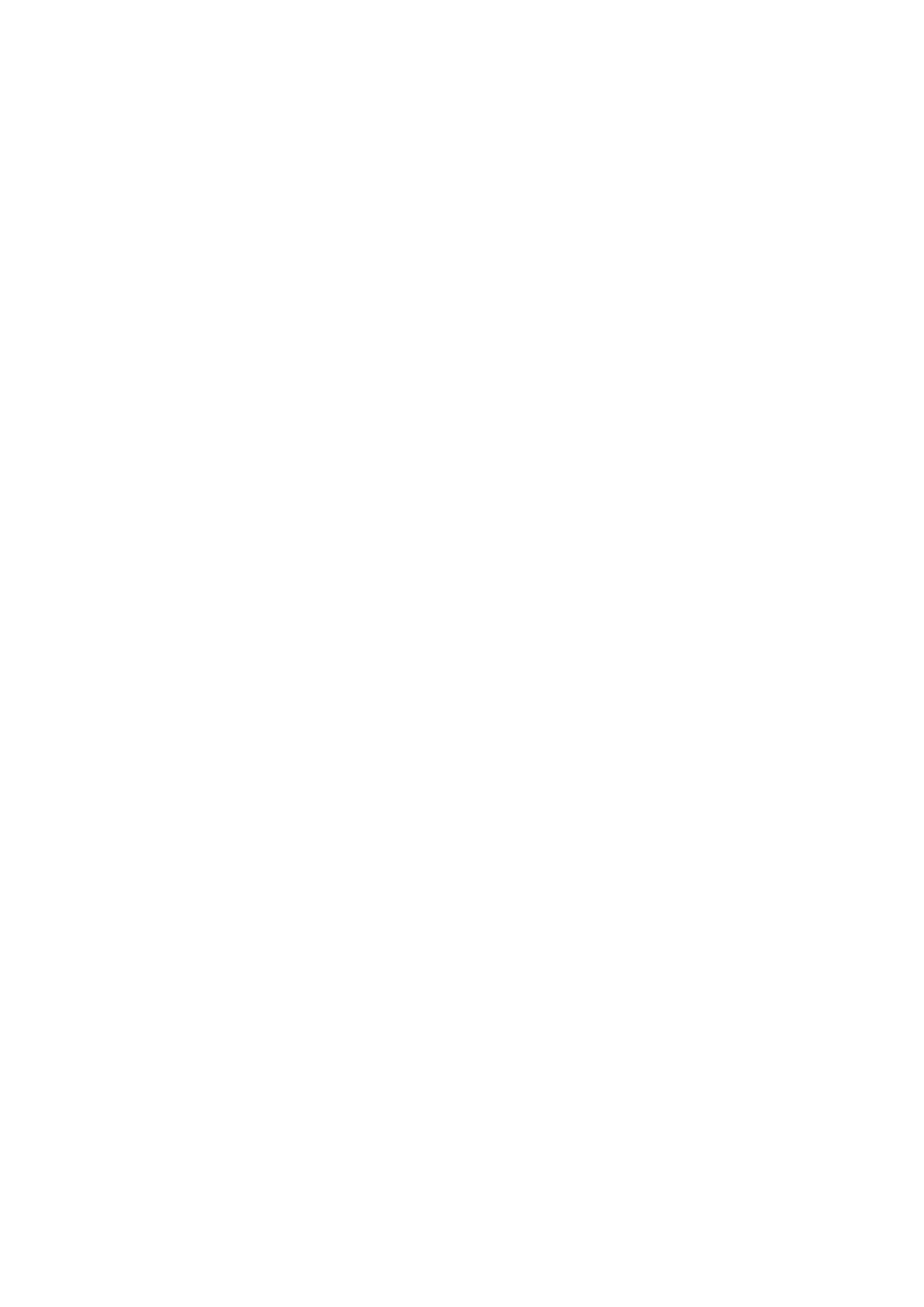### **Table of Contents**

| Student perspectives on approaches to embedding wellbeing28 |  |
|-------------------------------------------------------------|--|
|                                                             |  |
| Making content relevant to students and their personal      |  |
|                                                             |  |
|                                                             |  |
|                                                             |  |
|                                                             |  |
|                                                             |  |
|                                                             |  |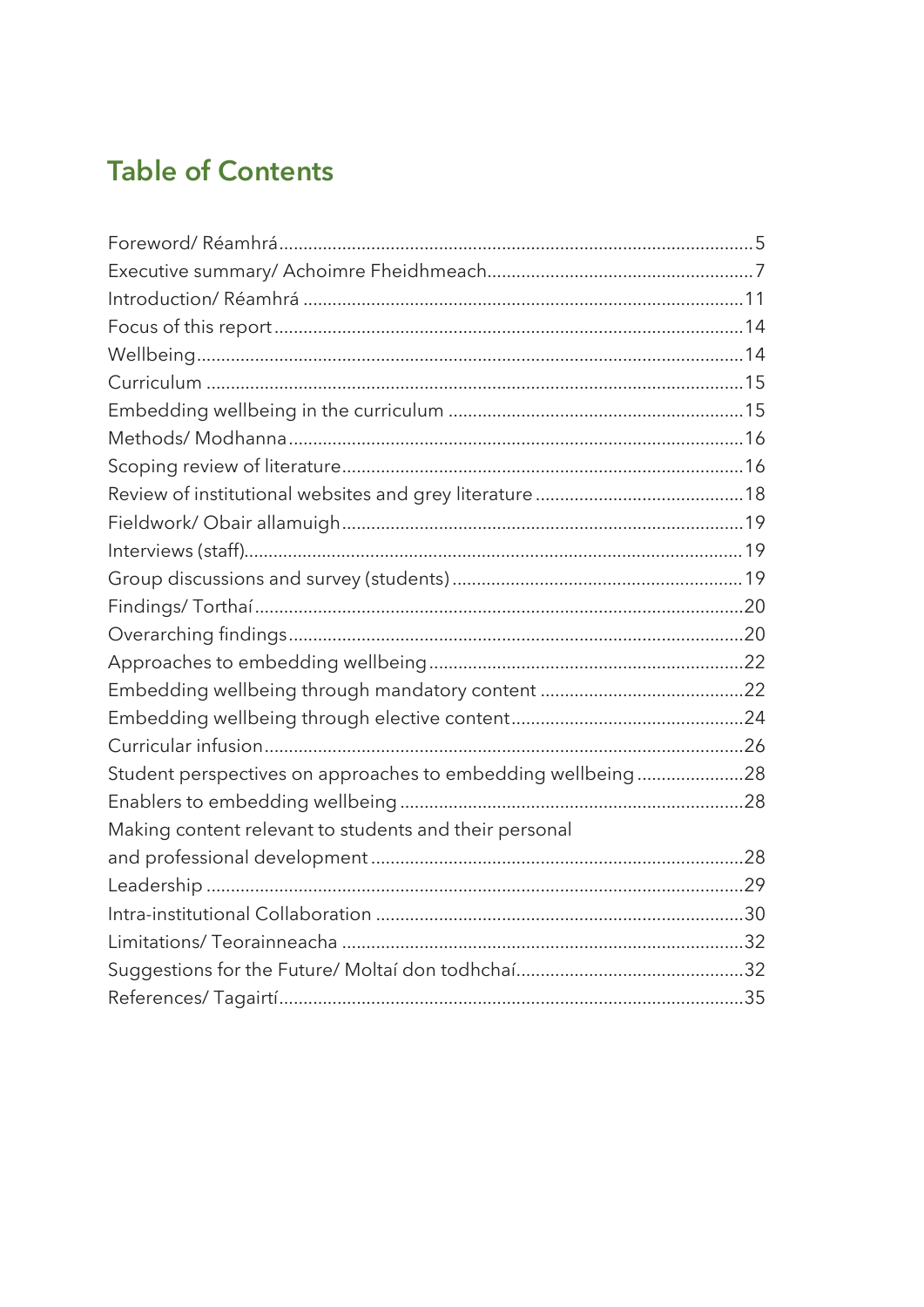This report was authored by **Dr Deirdre Byrne** & **Dr Jessica Surdey**.

The authors would like to thank **the students and staff** from across the Irish higher education community who shared their perspectives, experiences and practices to inform this report.

We would also like to thank the advisory group who supported the development of this report:

**Dr Brian Gormley,** Educational Developer, National Forum for the Enhancement of Teaching and Learning in Higher Education

**Sarah Hughes**, Student Mental Health Programme Manager, Union of Students in Ireland

**Dr Pádraig MacNeela**, Senior Lecturer, School of Psychology, NUI Galway

**Dr Claire McAvinia**, Educational Developer, National Forum for the Enhancement of Teaching and Learning in Higher Education

**Kevin McStravock**, Deputy President & Vice President for Academic Affairs, Union of Students in Ireland

**Dr Therese Moylan**, Head of Entrepreneurship, IADT Dun Laoghaire

Finally, we extend gratitude to the **Union of Students in Ireland** and the **National Forum for the Enhancement of Teaching and Learning in Higher Education** for supporting this work.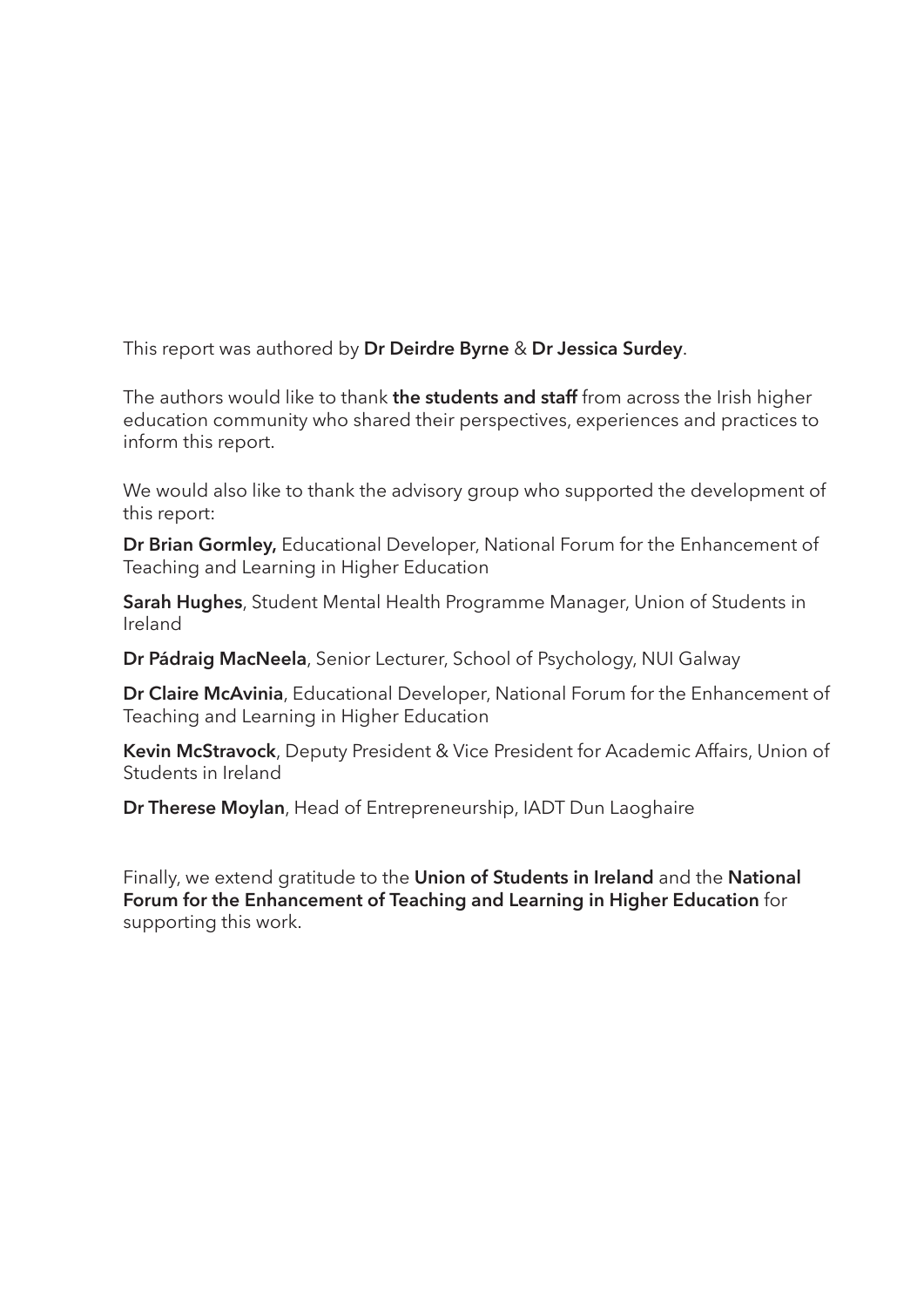# **Foreword/ Réamhrá**

The concept of 'embedding wellbeing within the curriculum' is not new – it has been discussed by many stakeholders previously as an important step in addressing wellbeing concerns amongst the student population. Indeed, the USI Report on Student Mental Health in 2019 and the National Student Mental Health and Suicide Prevention Framework in 2020 spoke of the importance of embedding wellbeing within the classroom. Despite this, there is limited research available on how wellbeing can be embedded within the curriculum, and what practice in this space looks like.

As part of USI's partnership with the National Forum, this policy area was identified as a priority for both organisations. The last twelve to eighteen months has seen Higher Education facing one of its greatest challenges. Staff and students alike have been placed in an entirely different environment to what they were previously used to. Whilst the sector has worked rapidly to adapt learning for online delivery, the wider concept of 'Higher Education' cannot be as easily replicated in an online environment.

Students have missed the social engagement opportunities that are synonymous with college life - the clubs & societies, volunteering opportunities, events and casual coffees in between classes. Readjusting to life on campus will not simply be about the return of in-person classes but about fostering the relationships that have been lost throughout the COVID-19 pandemic and creating the connections that were never built.

However, timely as this report may be, the need for embedding wellbeing within the curriculum came long before the COVID-19 pandemic and will remain long beyond it. This report provides a comprehensive and clear set of recommendations around how we can move beyond acknowledging the importance of this topic and move towards action.

Central to the advancement of this topic is institutional and national leadership. We have seen huge strides forward in policy and practice when issues have been identified as a central priority within the sector. One such example is the work that has been carried out on consent within third-level education over the last few years. If we wish to meaningfully embed wellbeing in the curriculum, the development of a strategy or policy to oversee this should be a national priority. Furthermore, institutional leaders should aim to embrace and support the development of policy within their HEIs.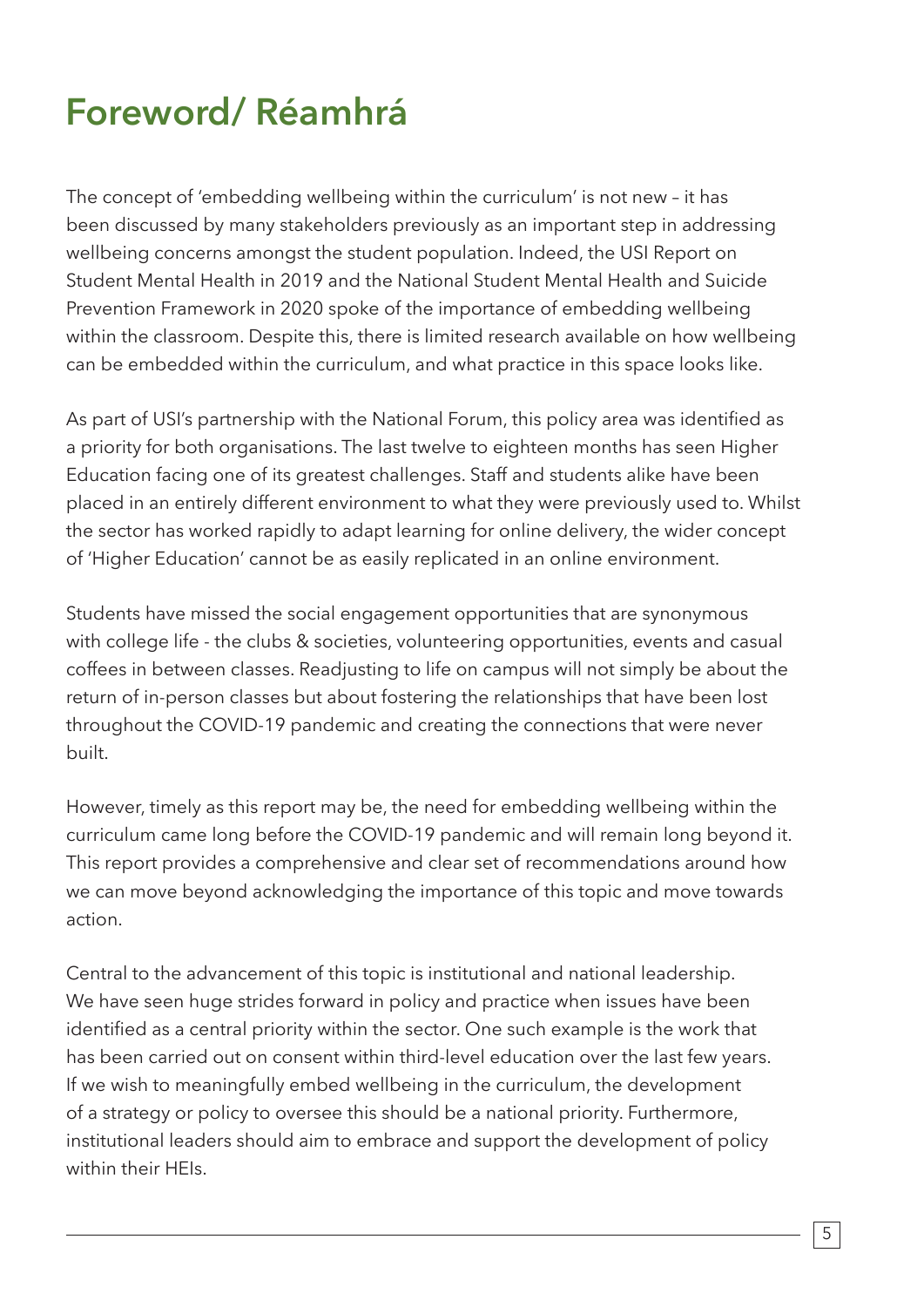The National Forum and the Union of Students in Ireland will continue to work together in advancing this issue within the sector, but we need support from other stakeholders, and from the Department of Further & Higher Education, Research, Innovation and Science to move it from a 'nice to have' to an essential component of sectoral policy.

Ultimately, we aspire to see a sector that considers the wellbeing of its students through all stages of the curriculum design process. This moves beyond the content of the curriculum to the way in which it is delivered, how it is assessed and the support available to students in developing the skills necessary to meet the learning outcomes. This vision can be realised only when staff and students work together in partnership at the programme, institutional and national level.

#### **Kevin McStravock**

**Tánaiste agus Leas-Uachtarán do Chúrsaí Acadúla Deputy President and Vice President for Academic Affairs**

**Aontas na Mac Léinn in Éirinn Union of Students in Ireland**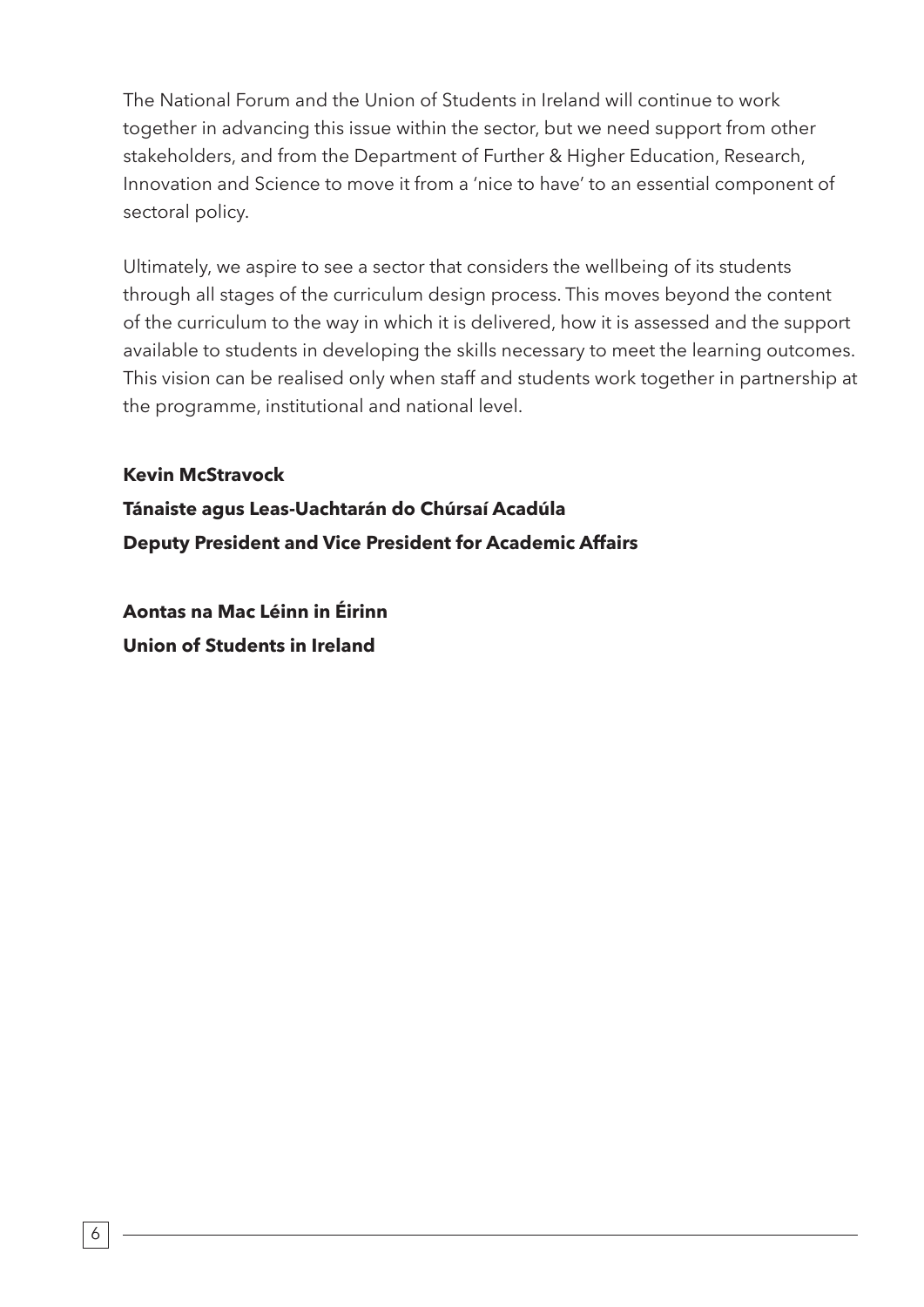# **Executive summary/ Achoimre Fheidhmeach**

In January 2021, the Minister for Further and Higher Education, Research Innovation and Science established a new working group, chaired by the USI, to examine how to enhance student wellbeing and engagement across further and higher education. Interest has been growing in recent years in the concept of embedding wellbeing across the curriculum as a whole system approach<sup> $1, 2, 3$ </sup>. Increased concerns regarding the mental wellbeing of young people have been a particular driver in calls to embed wellbeing within curricula. The 2019 USI National Report on Student Mental Health in Third Level Education, for example, cited students' recommendations that mental health promotion should be part of the curriculum to make it more accessible to all<sup>4</sup>. Similarly, the 2020 National Student Mental Health and Suicide Prevention Framework<sup>5</sup> and Ireland's National Strategy to Reduce Suicide 2015 - 2024<sup>6</sup> both endorse the idea of embedding wellbeing and mental health content within higher education curricula. International research shows that where institutions do provide students with mental wellbeing knowledge and skills through academic courses, the positive effect on students are evident<sup>7</sup>. Embedding wellbeing skills within curricula can help prevent depression and anxiety, as well as increase optimism<sup>8</sup>.

The research detailed in this report aimed to take a 'first glance' at the wellbeing space within the higher education curricular context in order to capture examples of how wellbeing is currently being embedded across curricula of higher education institutions nationally and internationally and to identify features of existing practice in this area. The purpose of this exercise is to inform future related developments and decision making at national and local level.

The research was carried out between January 2021 and May 2021. A number of approaches were taken in exploring the wellbeing curricular landscape of Irish higher education:

- A scoping review of literature
- A review of institutional websites and grey literature to explore existing practice nationally and internationally
- Group discussions with 36 student representatives from across the sector
- A survey of higher education students
- Individual semi-structured interviews with nine staff across six institutions.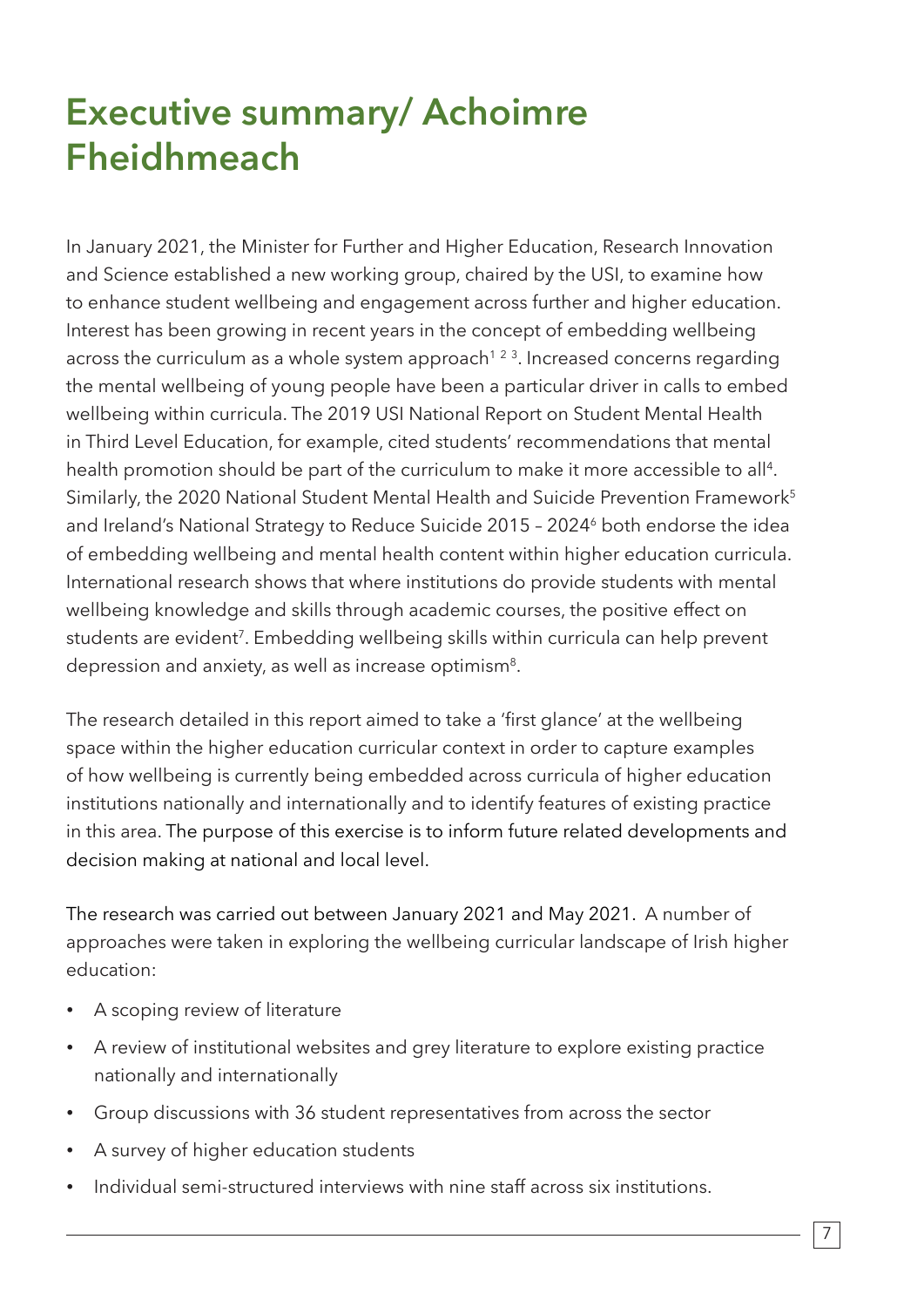The report provides examples of existing practice and provides links to resources nationally and internationally. The examination of research, practice and student/staff perspectives in the current research revealed three main approaches to embedding wellbeing in higher education curricula, embedding wellbeing through mandatory content, embedding wellbeing through elective content and curricular infusion. In addition, three main enablers were identified; making content relevant to students and their personal and professional development, Leadership and intra-institutional collaboration.

Key suggestions to inform for future development for embedding wellbeing across the curriculum with particular reference to how it can best be enabled are outlined below.

- 1 More work is needed to identify what constitutes good practice in embedding wellbeing in the curriculum and to develop an evidence base that supports our understanding of what works and why.
- 2 Staff capabilities both in terms of curriculum design and delivery including approaches to how wellbeing can be embedded need to be further developed through a strong focus on the professional development of those who teach and related processes and structures.
- 3 Within each higher education institution it is essential that a whole of institution approach is taken to supporting student wellbeing. This will require time, space and adequate resourcing.
- 4 Senior management, academic and support staff, and students should work in partnership to ensure institutional capabilities, culture and practices support student success.
- 5 The Irish higher education sector would benefit from an evidence informed, nationally led, collaborative approach to identifying and sharing the features of good practice.
- 6 A national collaborative network should be developed facilitate collaboration and to share experience and expertise across the sector.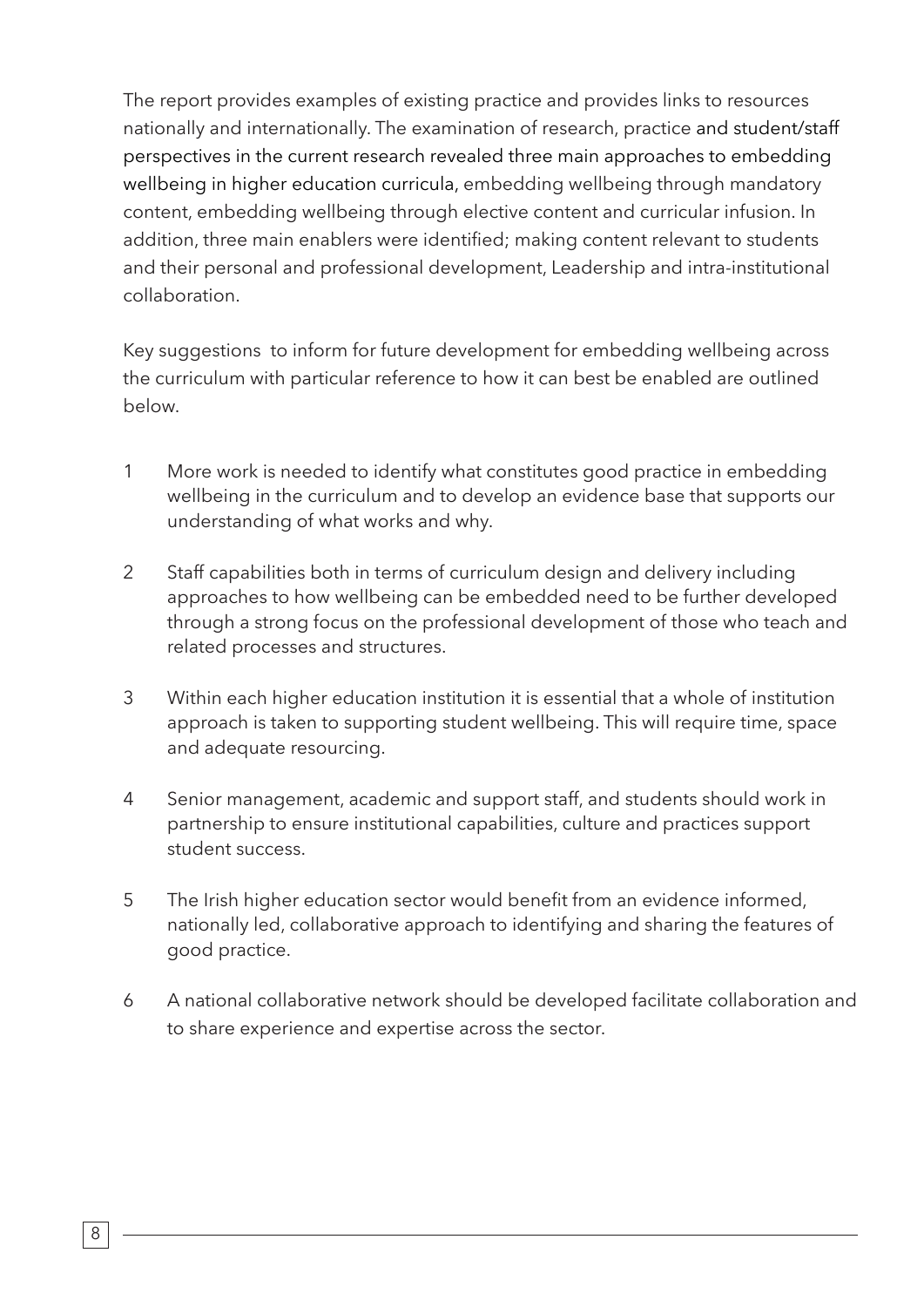I mí Eanáir 2021, bhunaigh an tAire Breisoideachais, Ardoideachais, Taighde, Nuálaíochta agus Eolaíochta grúpa nua oibre, a bhfuil AMLÉ ina chathaoirleach air, chun cíoradh a dhéanamh ar conas an fholláine agus rannpháirtíocht mac léinn a fheabhsú sa bhreisoideachas agus san ardoideachas. Le blianta beaga anuas, tá méadú tagtha ar an spéis i gcoincheap na folláine a leabú ar fud an churaclaim mar chur chuige córais uile. Tá an méadú atá tagtha ar an imní maidir le folláine mheabhrach daoine óga ina phríomhchúis leis an éileamh go leabófaí an fholláine i gcuraclaim. I dTuarascáil Náisiúnta AMLÉ um Meabhairshláinte Mac Léinn san Oideachas Tríú Leibhéal, 2019 (USI National Report on Student Mental Health in Third Level Education), luadh, mar shampla, moltaí mac léinn go mbeadh cur chun cinn na meabhairshláinte mar chuid den churaclam le go mbeadh fáil ag gach duine air. Ar an gcaoi chéanna, sa Chreat Náisiúnta um Meabhairshláinte agus um Chosc ar Fhéinmharú Mac Léinn, 2020, (National Student Mental Health and Suicide Prevention Framework, 2020) agus i Straitéis Náisiúnta na hÉireann chun Féinmharú a Laghdú 2015 - 2024 (Ireland's National Strategy to Reduce Suicide 2015 – 2024) araon, tacaítear leis an smaoineamh an fholláine agus an mheabhairshláinte a leabú i gcuraclaim ardoideachais. Léirítear i dtaighde idirnáisiúnta go mbíonn an tionchar dearfach le sonrú ar mhic léinn nuair a thugann institiúidí eolas agus scileanna meabhairshláinte dóibh. Is féidir an dúlagar agus an imní a chosc agus an dóchas a ardú trí scileanna folláine a leabú i gcuraclaim.

Bhí sé mar aidhm ag an taighde a shonraítear sa tuarascáil seo 'an chéad sracfhéachaint' a thabhairt ar áit na folláine laistigh de chomhthéacs curaclaim an ardoideachais chun teacht ar shamplaí de na bealaí a bhfuil an fholláine á leabú ar fud churaclaim na n-institiúidí oideachais go náisiúnta agus go hidirnáisiúnta faoi láthair agus chun gnéithe den chleachtas reatha sa réimse seo a shainaithint. Is é cuspóir an bhirt seo ná eolas a thabhairt d'fhorbairtí gaolmhara sa todhchaí agus don chinnteoireacht ar leibhéal náisiúnta agus ar leibhéal áitiúil.

#### Rinneadh an taighde idir mí Eanáir 2021 agus mí na Bealtaine 2021. Rinneadh iniúchadh ar áit na folláine i gcuraclaim ardoideachais in Éirinn ar roinnt bealaí:

- Athbhreithniú scóipe ar an ábhar léitheoireachta
- Athbhreithniú ar shuíomhanna gréasáin institiúidí idirnáisiúnta agus ar litríocht liath chun iniúchadh a dhéanamh ar an gcleachtas reatha náisiúnta agus idirnáisiúnta
- Plé i ngrúpa le 36 ionadaí mac léinn ón earnáil ar fad
- Suirbhé ar mhic léinn ardoideachais
- Agallaimh leathstruchtúrtha le naonúr ball foirne ar fud sé institiúide.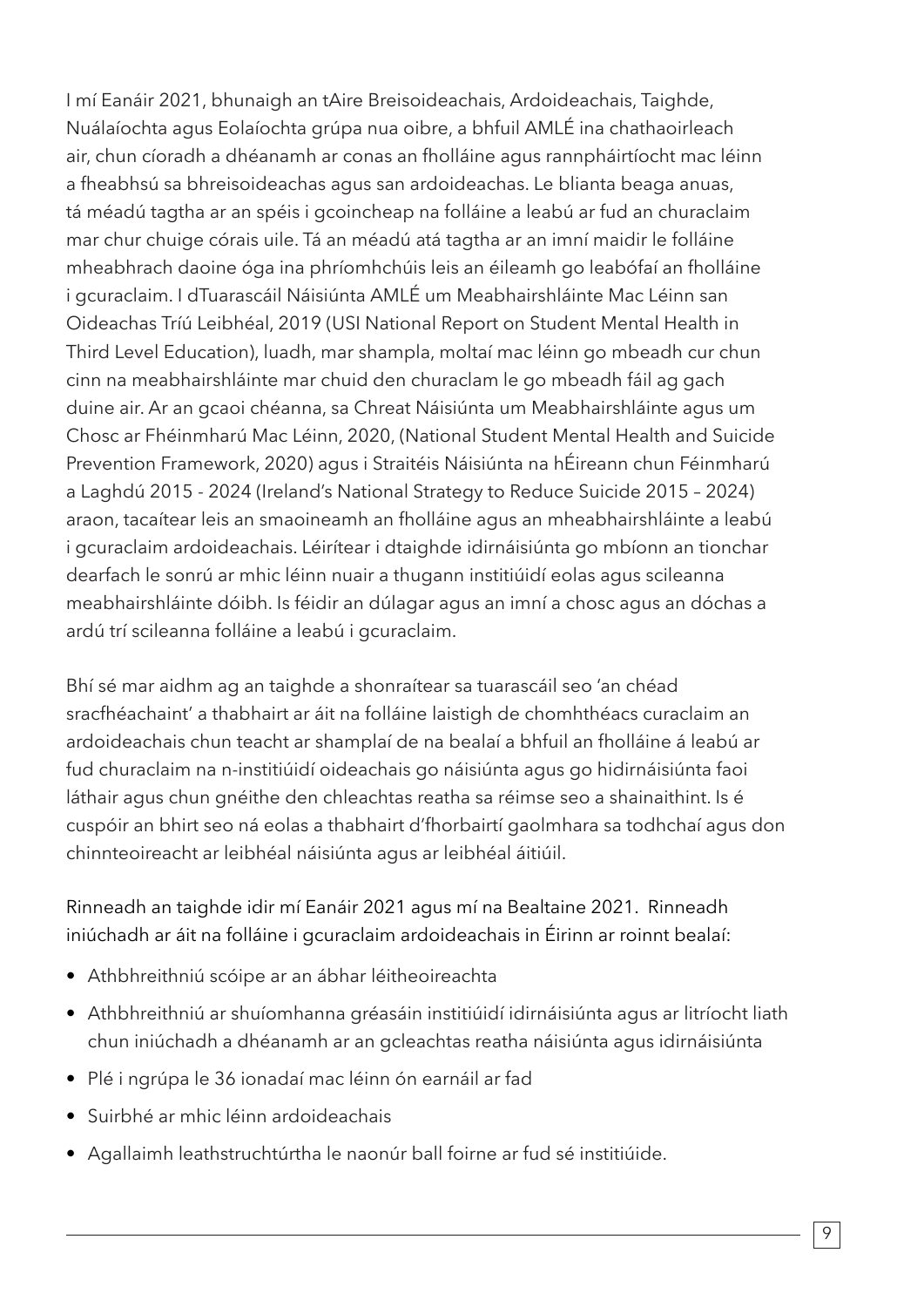Cuirtear samplaí den chleachtas reatha ar fáil sa tuarascáil mar aon le naisc chuig acmhainní náisiúnta agus idirnáisiúnta. San iniúchadh ar thaighde, ar chleachtas agus ar dhearcthaí mac léinn/ball foirne sa taighde reatha, nochtadh trí phríomhbhealach a leabaítear an fholláine i gcuraclaim ardoideachais: leabú trí ábhar éigeantach, leabú trí ábhar roghnach agus insileadh curaclaim ("curricular infusion"). Chomh maith leis sin, aithníodh trí phríomháisitheoir: ábhar a chur ar fáil do mhic léinn a bhaineann leo féin agus lena bhforbairt phearsanta agus ghairmiúil, ceannaireacht agus comhoibriú laistigh d'institiúidí.

Tugtar achoimre thíos ar mholtaí an-tábhachtach chun eolas a dhéanamh d'fhorbairt na folláine ar fud an churaclaim sa todhchaí agus go háirithe do na bealaí is fearr le gur féidir an fhorbairt sin a bhaint amach.

- 1 Tá tuilleadh oibre ag teastáil chun teacht ar cad is dea-chleachtas ann maidir le folláine a leabú sa churaclam agus chun bonn fianaise a fhorbairt le go mbeidh tuiscint níos fearr againn ar cad a oibríonn agus cén fáth.
- 2 Ní mór cumas foirne a fhorbairt níos mó maidir le dearadh curaclaim agus soláthar curaclaim araon, lena n-áirítear bealaí chun an fholláine a leabú, trí dhíriú go láidir ar fhorbairt ghairmiúil múinteoirí agus ar na próisis agus na struchtúir ghaolmhara.
- 3 Laistigh de gach institiúid ardoideachais, ní mór cur chuige a bheith ag an institiúid uile maidir le tacaíocht a thabhairt d'fholláine mac léinn. Beidh am, spás agus acmhainní cuí ag teastáil chuige seo.
- 4 Ba chóir do bhainisteoirí sinsearacha, baill foirne acadúla agus tacaíochta agus mic léinn obair a dhéanamh i gcomhpháirtíocht le chéile lena chinntiú go rachaidh cumas, cultúr agus cleachtas na hinstitiúide chun tairbhe do rath na mac léinn.
- 5 Is chun tairbhe d'earnáil ardoideachais na hÉireann a rachadh cur chuige bunaithe ar eolas, á threorú ar bhonn náisiúnta agus comhoibríoch chun gnéithe an dea-chleachtais a shainaithint agus a roinnt.
- 6 Ba chóir líonra náisiúnta comhoibríoch a fhorbairt chun comhoibriú a éascú agus chun taithí agus saineolas a roinnt ar fud na hearnála.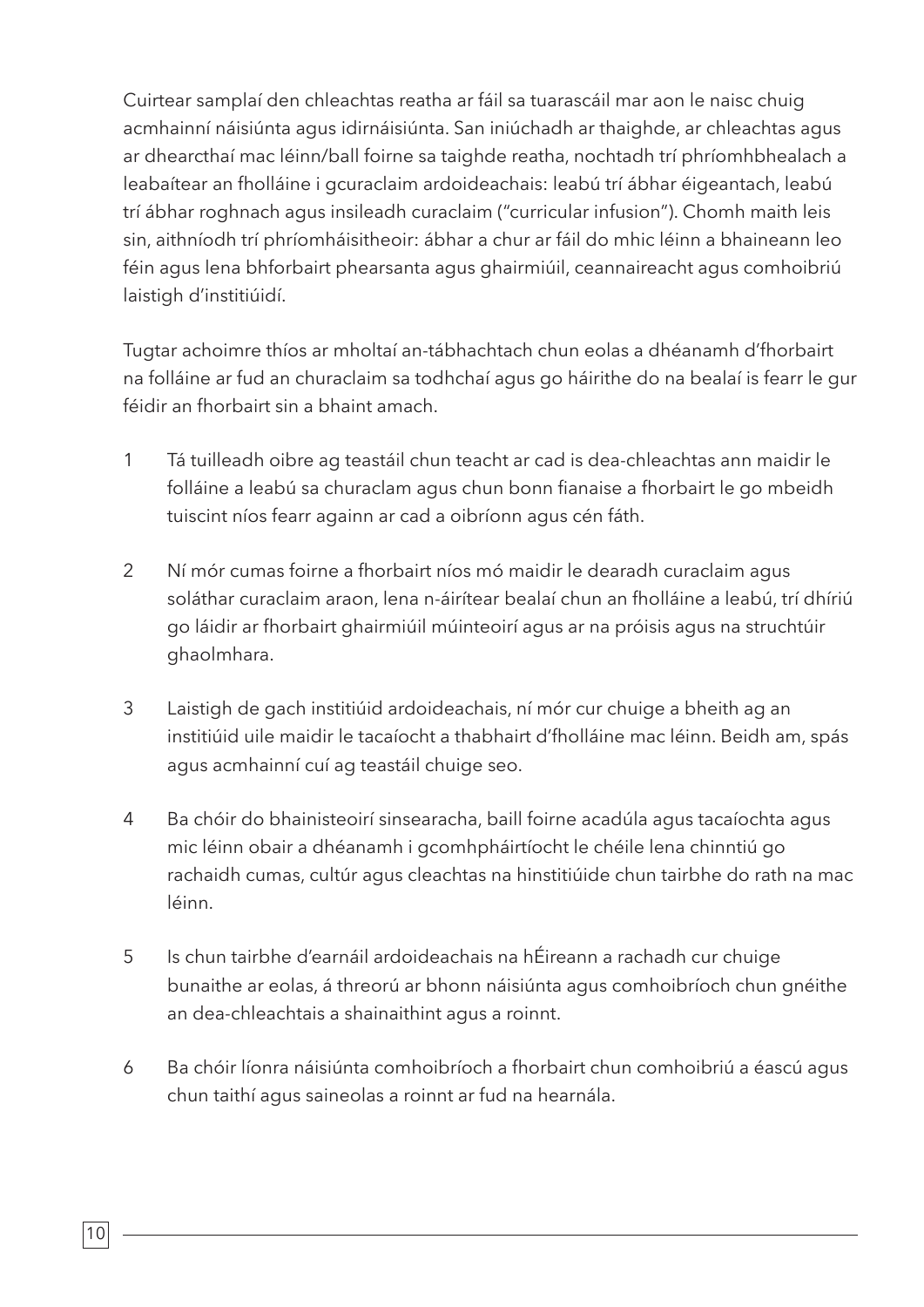# **Introduction/ Réamhrá**

In 2013, a unique cross-Government vision for Ireland, the Healthy Ireland Framework, was published following extensive consultation and evidence building over the preceding years. The overarching vision for Healthy Ireland is as follows:

A Healthy Ireland, where everyone can enjoy physical and mental health and wellbeing to their full potential, where wellbeing is valued and supported at every level of society and is everyone's responsibility<sup>9</sup>.

Drivers for this concerted national focus on health and wellbeing, cited in the Framework background, included a growing, increasingly diverse population, which is living longer than ever before, but not always living longer lives in good health. There was concern regarding the prevalence of chronic diseases and disabilities related to poor diet, smoking, alcohol misuse and physical inactivity, often strongly influenced by socio-economic status, levels of education, employment and housing. Mental health was also highlighted as a growing health, social and economic issue, expected to be the leading cause of chronic disease in high-income countries by 2030.

Beyond the public sector, wellbeing has also begun to come into sharp focus in the workplace; the Deloitte 2020 *Global Human Capital Trends10* study found 80% of the responding organisations [n=8949 from 119 countries] identified wellbeing as important or very important to their organisation's success. In Ireland, research conducted by Ibec in 2020 found that Irish business owners are putting initiatives in place to positively influence wellbeing indicators such as those related to work/life balance, mental health, physical activity and nutrition<sup>11</sup>. Ibec also recently introduced the KeepWell mark, a workplace wellbeing accreditation with associated supports including quidance, tools and best practice sharing opportunities<sup>12</sup>.

Subsequent to the initial implementation of the Healthy Ireland Framework, the Wellbeing Policy Statement and Framework for Practice 2018-23 was published by the Department of Education and Skills. This policy statement encouraged primary and post primary schools to place the promotion of wellbeing at the core of their school ethos and to provide evidence-informed approaches and support to promote the wellbeing of all their children and young people. The following multi-dimensional definition of wellbeing was broadly accepted: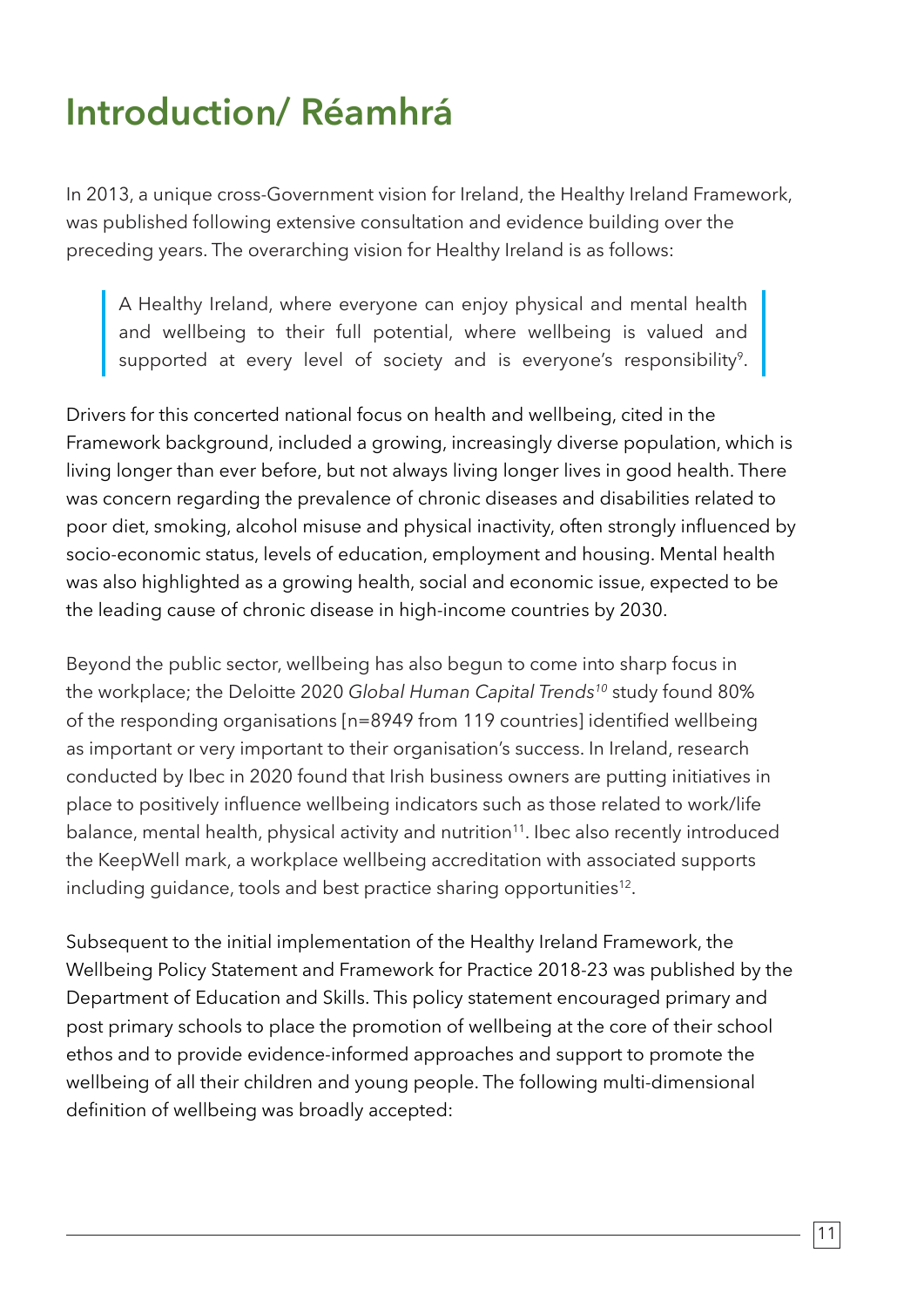Wellbeing is present when a person realises their potential, is resilient in dealing with the normal stresses of their life, takes care of their physical wellbeing and has a sense of purpose, connection and belonging to a wider community. It is a fluid way of being and needs nurturing throughout life<sup>13</sup>.

Since 2017, wellbeing has been formally embedded in the Junior Cycle curriculum of post primary education in Ireland. This means that the majority of students now entering higher education have been exposed to a curriculum in which their physical, mental, emotional and social wellbeing has been attended to in a structured manner and they have been supported to build life skills and develop a strong sense of connectedness to their school and to their community<sup>14</sup>.

To date, the majority of policy support for embedding wellbeing within the formal learning experiences of children and young people has been concentrated at primary and post primary levels. Higher education however, unlike primary and post primary, does not have a standardised curriculum that would allow for a continuation of the systematic embedding of content related to wellbeing within the student learning experience.

Beyond the formal curriculum, on-campus health and wellbeing promotion has become a strong feature of Irish higher education since the publication of the Healthy Ireland Framework. Higher education institutions offer a wide range of supports and opportunities for students to enhance their own wellbeing through, for example, peer support, sports clubs and student-led societies, getting involved in campus life and volunteering in the wider community. Student support services play a vital role in student wellbeing and the USI<sup>15</sup> has stressed that the availability and quality of appropriate campus and community support services is vital in the promotion of student wellbeing, as is signposting these services so students are aware of availability and encouraged to seek help when needed. In 2015, the Okanagan Charter<sup>16</sup> became the guiding document for higher education institutions wishing to become health promoting campuses. The aim was to embed health and wellbeing principles into all aspects of campus culture and to lead health promoting activities for staff, students and the wider community. The new Healthy Ireland Strategic Action Plan 2021- 25<sup>17</sup>, developed to support the continued implementation of the Healthy Ireland Framework, includes within its objectives the launch of a Healthy Campus Framework and the development of a National Network of Healthy Campuses, all supported by the establishment of a Healthy Campuses Advisory Group at national level.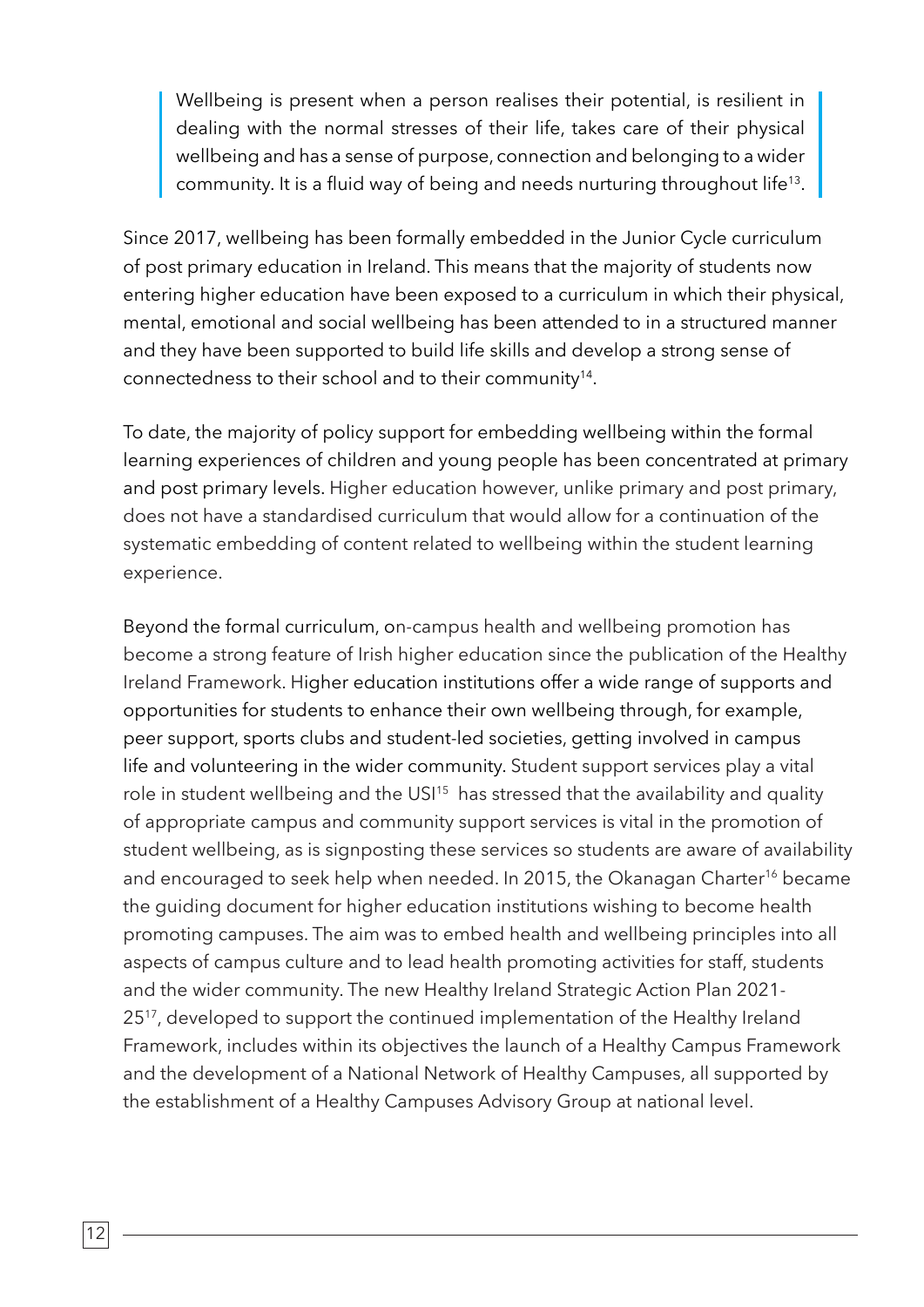In January 2021, the Minister for Further and Higher Education, Research Innovation and Science established a new working group, chaired by the USI, to examine how to enhance student wellbeing and engagement across further and higher education. Interest has been growing in recent years in the concept of embedding wellbeing across the curriculum as a whole system approach<sup>18 19 20</sup>. Increased concerns regarding the mental wellbeing of young people have been a particular driver in calls to embed wellbeing within curricula. The 2019 USI National Report on Student Mental Health in Third Level Education, for example, cited students' recommendations that mental health promotion should be part of the curriculum to make it more accessible to all<sup>21</sup>. Similarly, the 2020 National Student Mental Health and Suicide Prevention Framework<sup>22</sup> and Ireland's National Strategy to Reduce Suicide 2015 - 2024<sup>23</sup> both endorse the idea of embedding wellbeing and mental health content within higher education curricula. International research shows that where institutions do provide students with mental wellbeing knowledge and skills through academic courses, the positive effect on students are evident<sup>24</sup>. Embedding wellbeing skills within curricula can help prevent depression and anxiety, as well as increase optimism<sup>25</sup>.

There are two common arguments for embedding wellbeing across curricula in higher education. Firstly, although student wellbeing is traditionally thought of as supported by student services, student counselling and through the activities of students' unions, all of which are very important supports, these exist outside the learning environments in which students spend the majority of their time and where teaching staff can also play a significant role in pastoral care.

Academic staff and the curriculum are the only guaranteed points of contact between a student and their university. Therefore, any genuine whole university response to wellbeing must consider the role of the curriculum - and its potential for positive and negative impacts on wellbeing.<sup>26</sup>

Secondly, embedding wellbeing is important because we know that wellbeing is necessary to our capacity to learn and is essential in helping students to succeed.<sup>27</sup> Some everyday factors of higher education can increase the risk of students experiencing wellbeing deficit such as: academic pressures; exam and assignment stress; transitions into and out of higher education; financial burdens; managing jobs and academic work; social and cultural pressures and geopolitical concerns<sup>28</sup> <sup>29</sup>. Higher education is distinct, in that it is potentially the only stage of life in which a person will live, work, study and socialise, as well as having health services and other supports, in a single setting.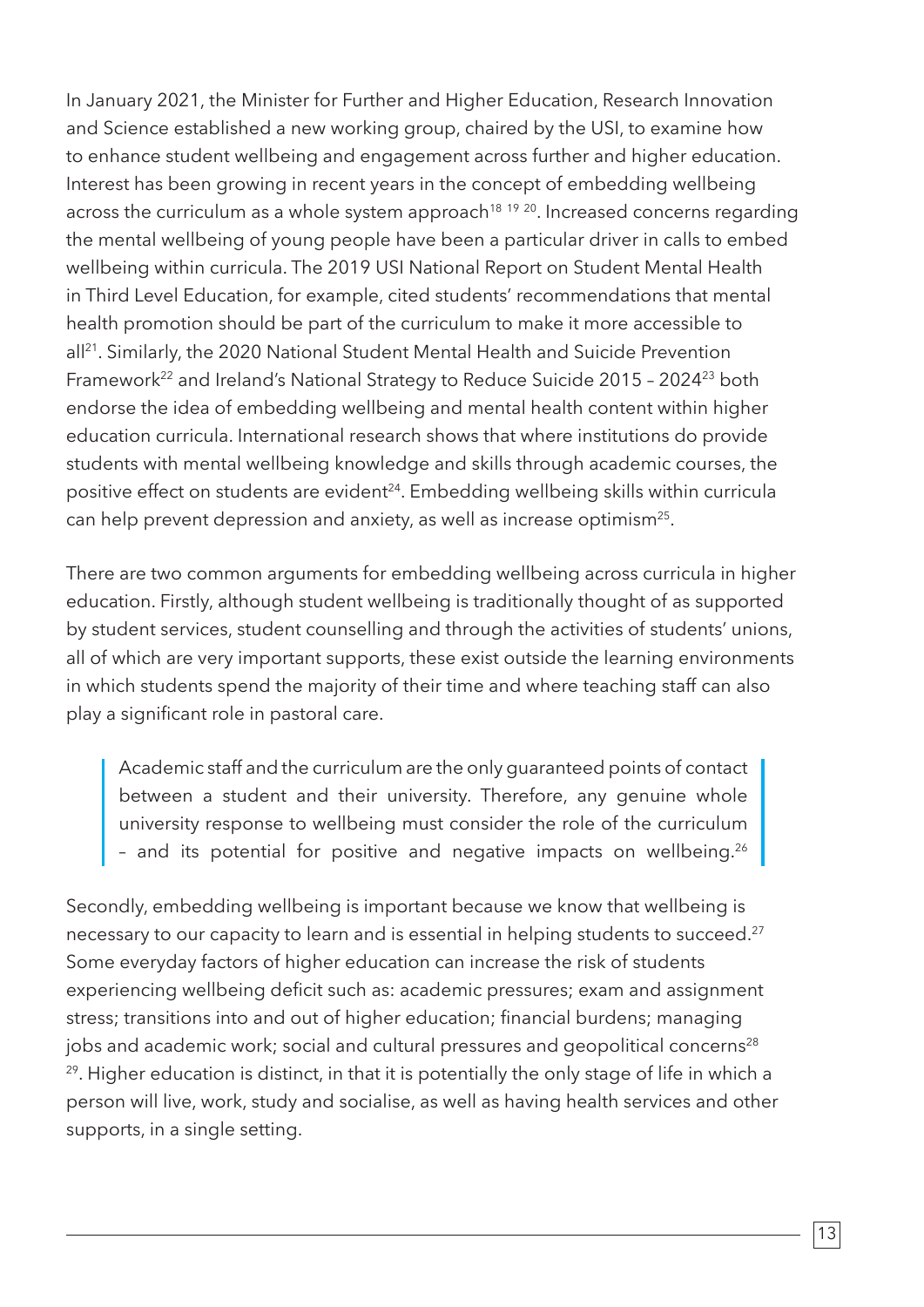# **Focus of this report**

The research detailed in this report aimed to take a 'first glance' at the wellbeing space within the higher education curricular context in order to capture examples of how wellbeing is currently being embedded across curricula of higher education institutions nationally and internationally and to identify features of existing practice in this area. The purpose of this exercise is to inform future related developments and decision making at national and local level.

# **Wellbeing**

Wellbeing is a multidimensional concept that is difficult to define because it reflects personal interpretation of one's state of being and goes beyond a narrow or specific measure<sup>30</sup>. At a personal level, it relates to one's physical, social and mental state<sup>31</sup> and how satisfied we are with our lives, that what we do in life is worthwhile and our dayto-day emotional experiences. At the societal level, wellbeing encompasses objective and subjective features, including the natural environment, personal wellbeing, our relationships, health, our contribution to society, where we live, personal finance, the economy, education and skills and governance<sup>32</sup>. Wellbeing changes over time, as society and the relative importance of different aspects of life evolve<sup>33</sup>.

A multi-disciplinary review exploring the main theoretical perspectives of wellbeing found that a universal definition for wellbeing remains largely elusive and this has resulted in vague and wide-ranging definitions of the term<sup>34</sup>. Dodge, Daly, Huyton and Sanders (2012) present a definition for wellbeing that is focused on three main points. Their principal idea (see Figure 1) is that 'stable wellbeing is when individuals have the psychological, social and physical resources they need to meet a particular psychological, social and/or physical challenge. When individuals have more challenges than resources, the see-saw dips, along with their wellbeing, and viceversa.'35

**Put simply, wellbeing is 'the balance point between an individual's resource pool and the challenge faced'.36**



 *Figure 1: Stable wellbeing*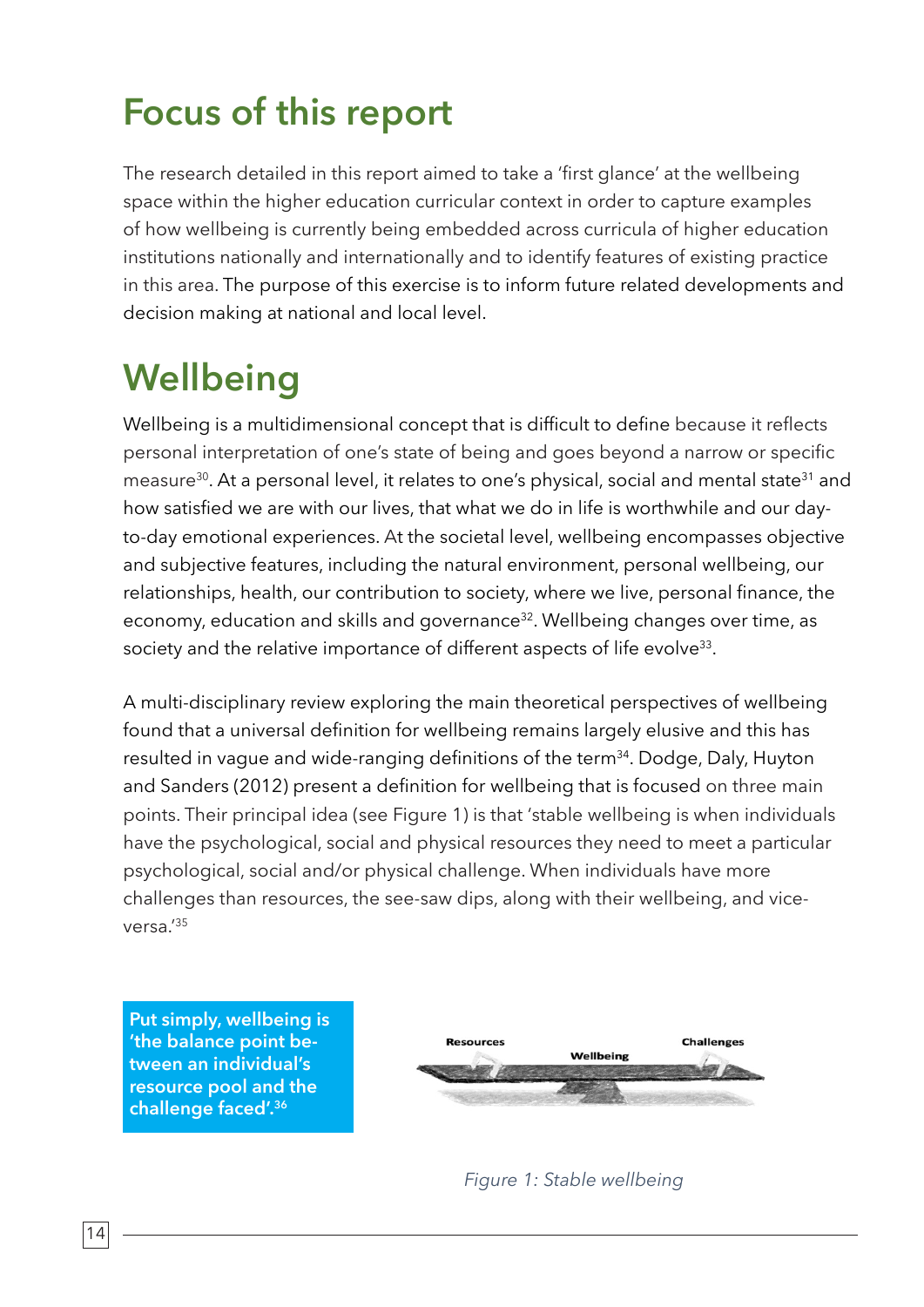# **Curriculum**

Curriculum is a term that can be used to encompass the structure and content of a unit or programme of study, the experience of learning, or the process of teaching and learning37. The planning and decision-making involved in curriculum development is often termed curriculum design and is conducted by individuals and/or programme teams, who take various factors into account when designing course content. Although there is no national curriculum in higher education in Ireland, some professions, such as nursing, medicine and psychology have agreed curricula. Regulatory bodies, such as CORU, the Medical Council or the Teaching Council, ensure curriculum content and qualifications consistently prepare professionals to work within the regulated field. Quality and Qualifications Ireland, the independent State agency responsible for promoting quality and accountability in education and training services in Ireland, approves programmes offered at a variety of higher education institutions and undertakes external reviews of providers' quality assurance on a cyclical basis. At institutional level, programmatic reviews, conducted by local quality units, are also influential processes that impact on the evolution of any given programme over time.

# **Embedding wellbeing in the curriculum**

To embed wellbeing in the curriculum is to incorporate it into required learning content and spaces. Wellbeing content can cover a wide range of skills and encompass a variety of desirable graduate attributes<sup>38</sup>. This might include personal development skills, such as resilience, stress management, strength building. It may include lifestyle skills that impact on wellbeing, such as nutrition, physical activity, sleep, alcohol and substance use, and behaviour change. Wellbeing content can also encompass academic skills, such as time management, setting goals, interpersonal skills, and group work.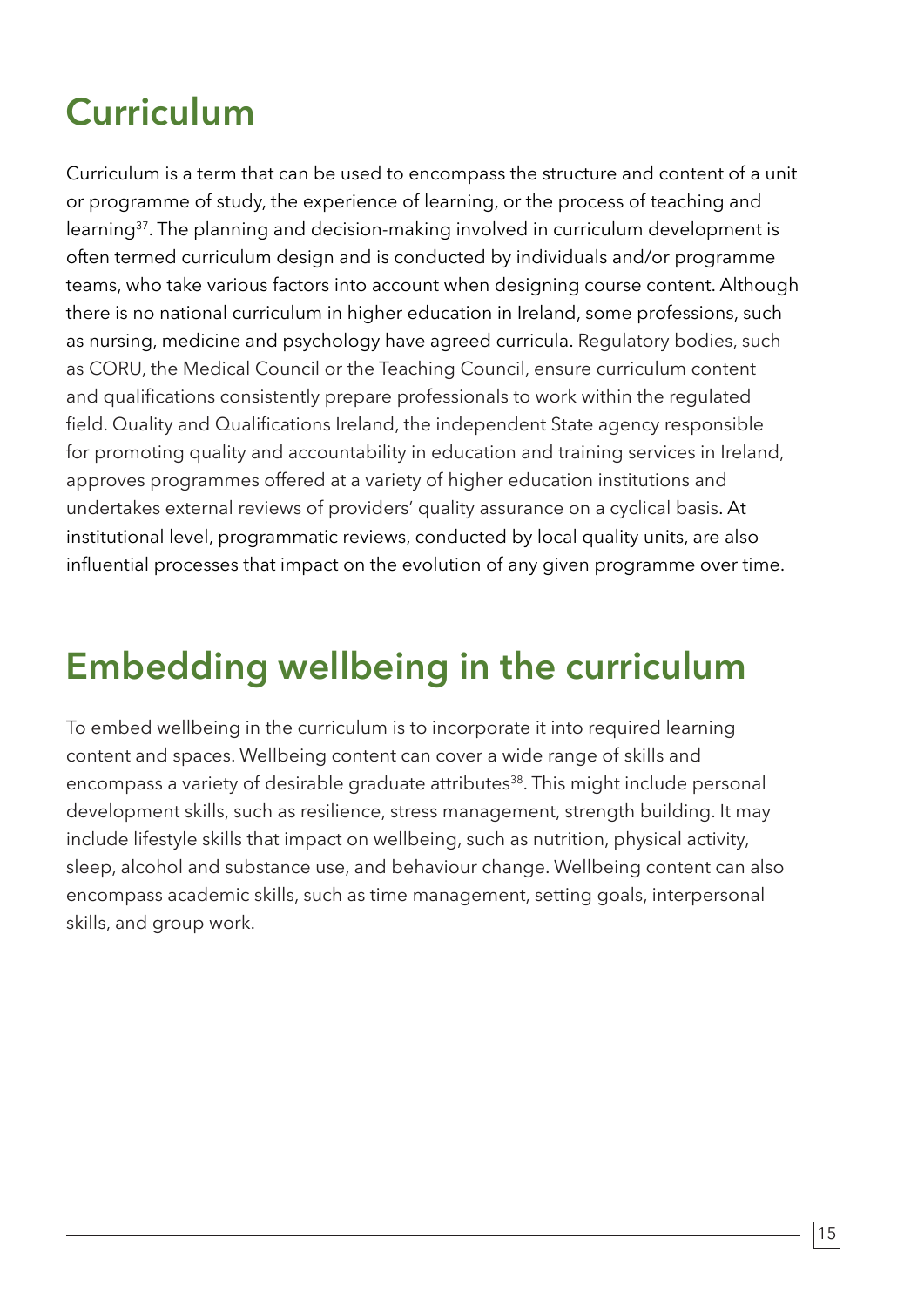### **Methods/ Modhanna**

A number of approaches were taken in exploring the wellbeing curricular landscape of Irish higher education:

- A scoping review of literature
- A review of institutional websites and grey literature to explore existing practice nationally and internationally
- • Group discussions with 36 student representatives from across the sector
- A survey of higher education students
- Individual semi-structured interviews with nine staff across six institutions

### **Scoping review of literature**

The Academic Search Elite database was searched for available articles dated 2005 – 2021, in the English language, using the following search terms: wellbeing; wellness; mental health; promotion; prevention; higher education; universal; curriculum; general education; academic class; course. In the two subject fields, the following terms were entered: courses or classes or curriculum; and college students or university students or undergraduates. In total, 73 articles were retrieved and when the inclusion/exclusion criteria were applied (see Table 1), 22 articles were selected for further review. The search was then repeated with the following terms entered in the subject field: higher education or college or university. This second search resulted in 139 articles being retrieved but when duplicates from the previous search and inclusion/exclusion criteria were applied 6 more articles were selected for further review. In total, therefore, 28 articles underwent full review.

| <b>INCLUSION</b>                                                                                | <b>EXCLUSION</b>                                                                                                                                      |
|-------------------------------------------------------------------------------------------------|-------------------------------------------------------------------------------------------------------------------------------------------------------|
| Post-secondary / higher education students<br>of ages including mature students                 | Students all other levels e.g., secondary /<br>primary                                                                                                |
| Wellbeing content embedded across the<br>curriculum / graded credit / universal /<br>mainstream | Non-mainstream wellbeing interventions, co-<br>curricular wellbeing programmes / student<br>support services, discipline specific, physical<br>health |

#### **Table 1 Inclusion/exclusion criteria**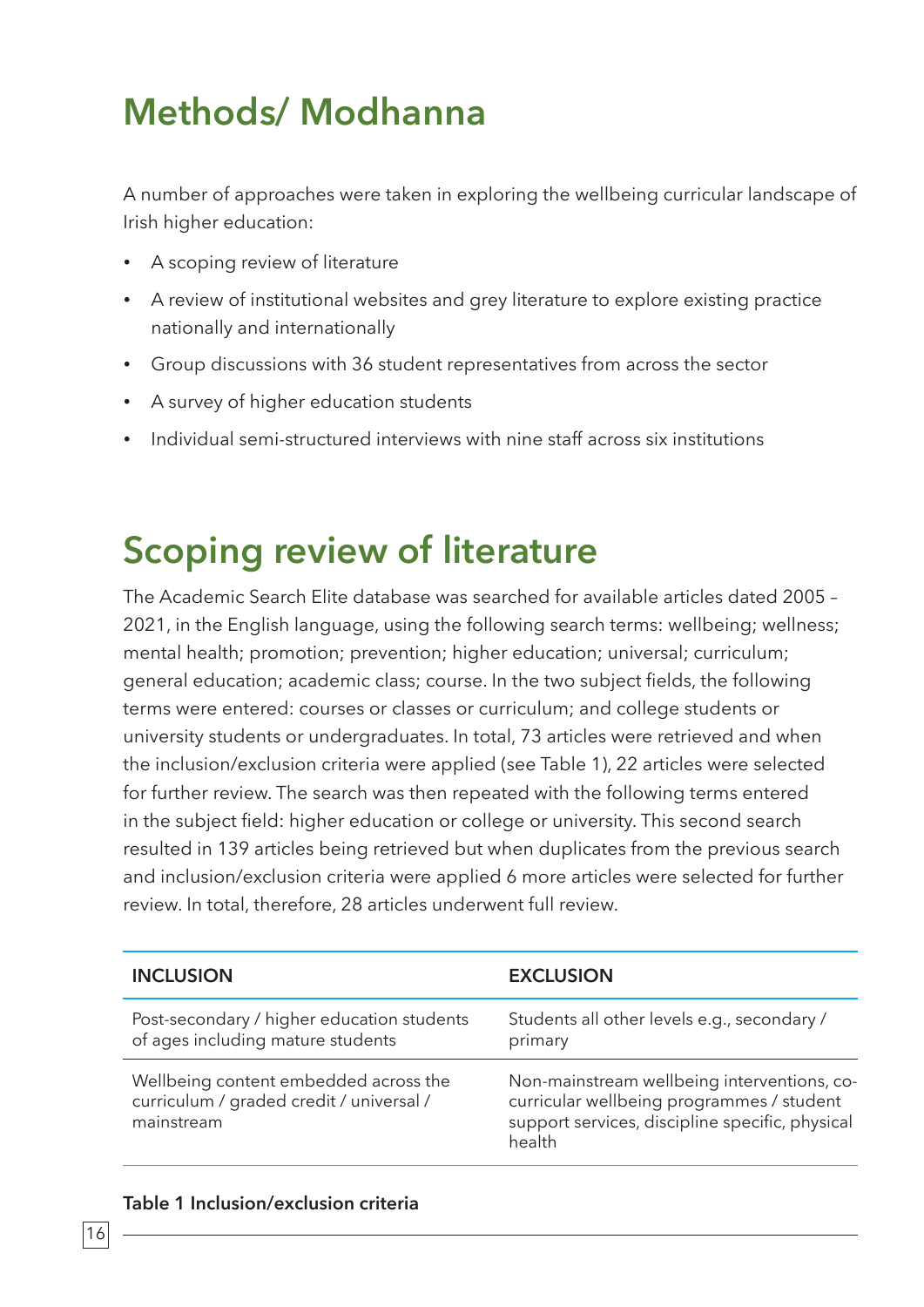Of the 28 articles that underwent full review, six were deemed of sufficient relevance to include in this review. The references for these six articles were then mined for further examples and this led to two further articles being included, giving a total of eight articles included in the review of literature.

Conley, Travers, Bryant, (2013)<sup>39</sup> evaluated the effectiveness of a psychosocial wellness seminar for first-year college students, using an intervention class seminar on psychosocial adjustment skills and stress management versus the control group in an alternative seminar.

Conley, Durlak and Dickson, (2013)<sup>40</sup> conducted a large-scale evaluation of the effectiveness of universal promotion and prevention programmes for higher education. They examined 83 controlled interventions involving higher education students and focused on: social and emotional skills, self-perceptions, and emotional distress.

Conley, Durlak and Kirsch, (2015)<sup>41</sup> completed a systematic literature search investigating the effectiveness of universal mental health prevention programs for higher education students on a range of adjustment outcomes. That study identified 103 controlled published and unpublished interventions involving higher education students.

Polacek, Erwin and Rau (2013)<sup>42</sup> conducted a longitudinal study on the impact of general education wellness courses. The study involved 87 student participants and had three administration points: 1<sup>st</sup> year, 2<sup>nd</sup> year and 4-5 years after graduation.

Jafari (2017)43 conducted a study of higher education students (n=1,269) who took a Life 101 course. The course aimed to provide students with tools to manage stress and to ultimately enable them to improve their health and achieve their academic goals. Student-led discussions and informal surveys provided the basis for the topics chosen such as behaviour change, stress, nutrition, substance misuse, exercise, volunteering, finance and social responsibilities. Pre and post course surveys were taken as well as a one year follow up to find if the learning was durable.

Finley (2016)<sup>44</sup> discusses the benefits of the Bringing Theory to Practice[BTtoP] project that provides funding for US campus programmes on civic engagement, personal growth and wellbeing. The paper discusses links between students' sense of empowerment, self-efficacy, and self-confidence with the learning environment. She also provides several practical steps for campus leaders to develop their commitment to fostering student wellbeing.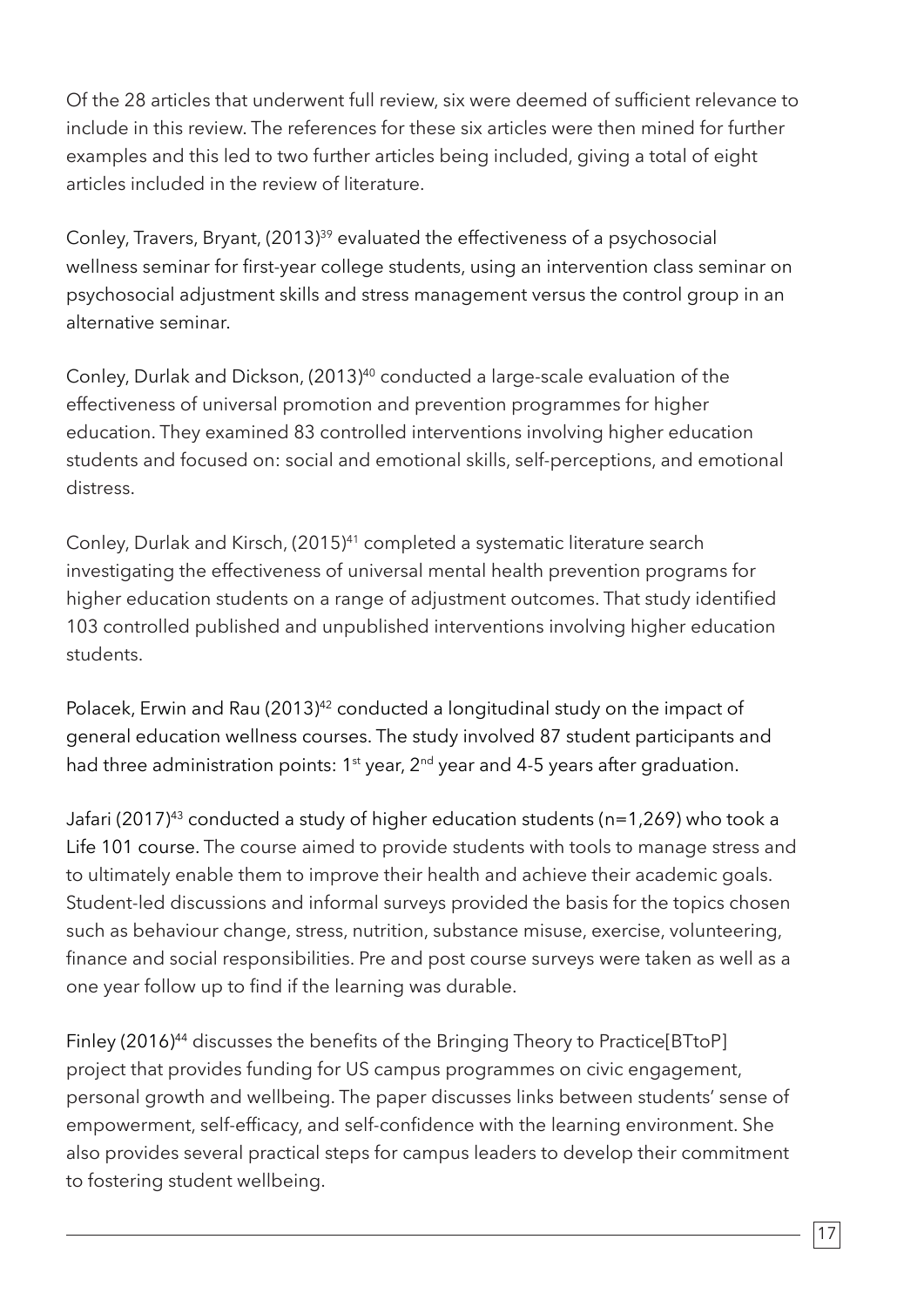In a related article, Olsen and Riley (2009)<sup>45</sup> discuss the Engelhard Project at Georgetown, which is a BTtoP funded project that embeds wellbeing into the curriculum and has had a broad reach. The courses include: management and organisational behaviour, social entrepreneurship, introduction the math modelling and theatre for social change. The Engelhard Project<sup>46</sup> is an international exemplar for embedding wellbeing across the curriculum. The project was established by a group of faculty and student affairs staff who were interested in exploring the connection between academic studies and students' broader life experiences of wellbeing, flourishing, and mental health. The project has offered nearly 500 courses to more than 19,200 students. The Engelhard Project has forged strong connections among faculty, student affairs staff, and students and has engaged in national conversations about the role of wellbeing in higher education.

In their discussion paper, Goss, Cuddihy and Michaud-Tomson (2010)<sup>47</sup> present an argument for a transformative framework for wellness education in higher education. Their literature review focuses on the individual overcoming barriers to their own awareness. They argue for an integrated theoretical framework for optimum wellness education that supports a learner-centred approach. Further, they call for curriculum design to include personal experiences, the need for reflective practice and selfmanaged learning approaches that validate and promote personal lifestyle change.

# **Review of institutional websites and grey literature**

The websites (and, where available, prospectuses) of 40 Irish higher education were reviewed, including 29 institutions funded or partially funded by the Higher Education Authority and 11 privately funded institutions. The search focused on references in academic modules and syllabi to wellbeing, wellness, self-care, health, and personal development that was a timetabled mandatory or elective class, excluding student supports/services. This search was complemented by a search of the grey literature, including education, government, health and other policy documents, and conference proceedings, to explore existing practice nationally and internationally.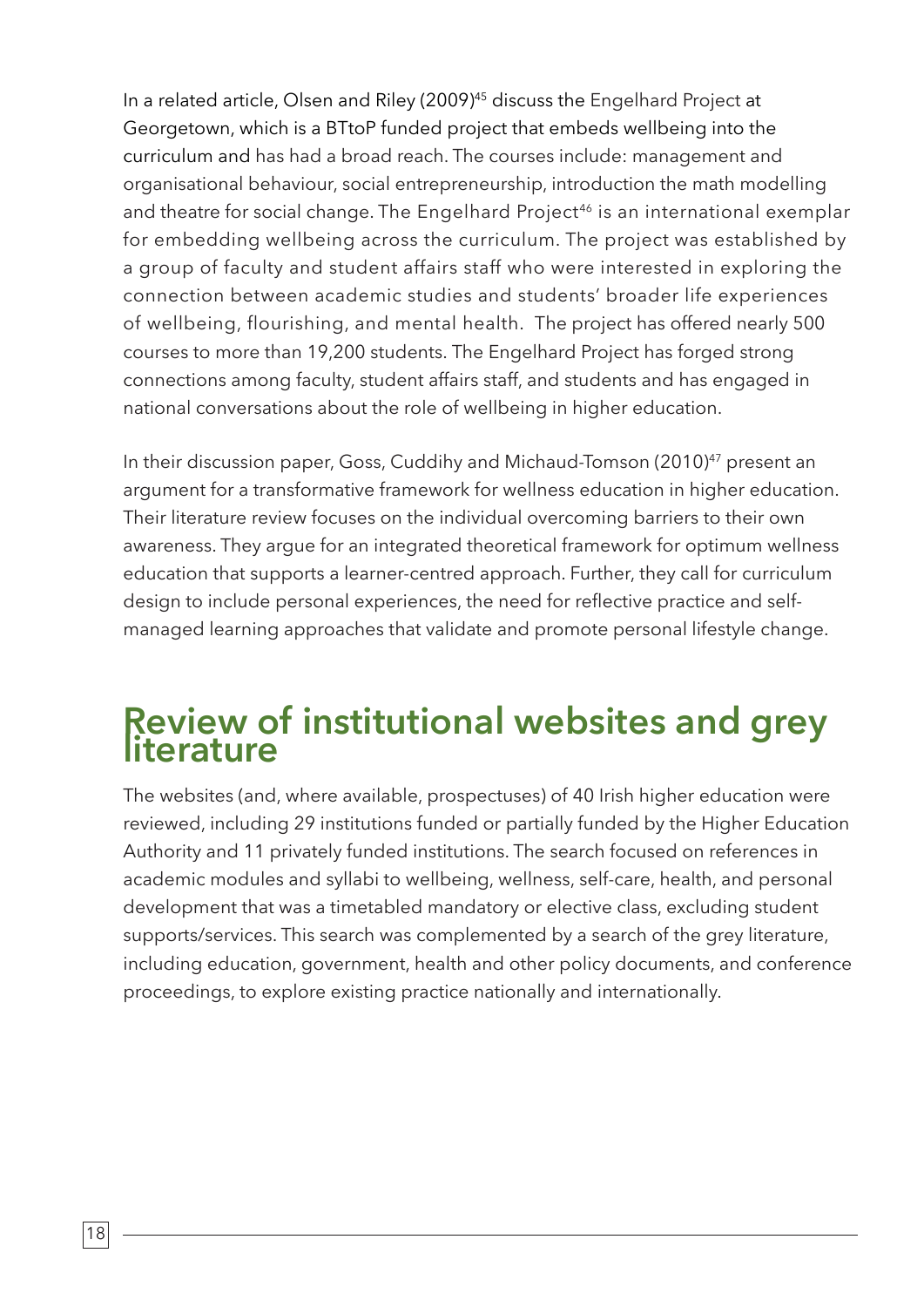# **Fieldwork/ Obair allamuigh Interviews (staff)**

To gain greater insight into how wellbeing is embedded across the curriculum in Ireland, semi-structured individual interviews were conducted with nine staff from six higher education institutions (universities, institutes of technology and technological universities). In some instances, the participants (six lecturers, two researchers and one staff member from student services) were introduced to the authors by members of the advisory group, who acted as gatekeepers, while in other cases participants were approached by the authors directly because of work they were involved in, as indicated on their institutional website. Some participants also approached the authors directly having found out about the project via press releases and social media. The interviews were conducted online and were recorded. Each lasted approximately one hour and focused on student wellbeing, curriculum design, examples of wellbeing workshops/training, and enablers, challenges or obstacles to embedding wellbeing in the curriculum.

### **Group discussions and survey (students)**

To explore students' experiences of and perspectives on embedding wellbeing in higher education curricula, two group discussions were held, one arranged by the USI (n=13 student representatives) and the other by the National Forum (n=23 students). The sample reflected a cross section of students from first year through to postgraduate enrolled at universities (n=9), institutes of technology (n=9), technological universities (n=1) and other colleges (n=2). Students' ages ranged from 18 to 36 and they were drawn from a wide range of programme stages and fields of study.

Prior to each group discussion, the researchers gave a short presentation that included an overview and background to the study. Students were then asked for their perspectives on the idea of, and approaches to, embedding wellbeing in the curriculum. A link to a brief survey to record further student perspectives was shared in the 'chat' of the online discussion, and emailed after the meeting, and students were invited to complete the survey in their own time. The survey was also circulated directly to institutional student union contacts and via social media. In all, 38 completed survey responses were received.

Descriptive analysis was conducted across all gathered data.

Ethics approval for this study was granted by Institute of Technology, Sligo Ethics Committee.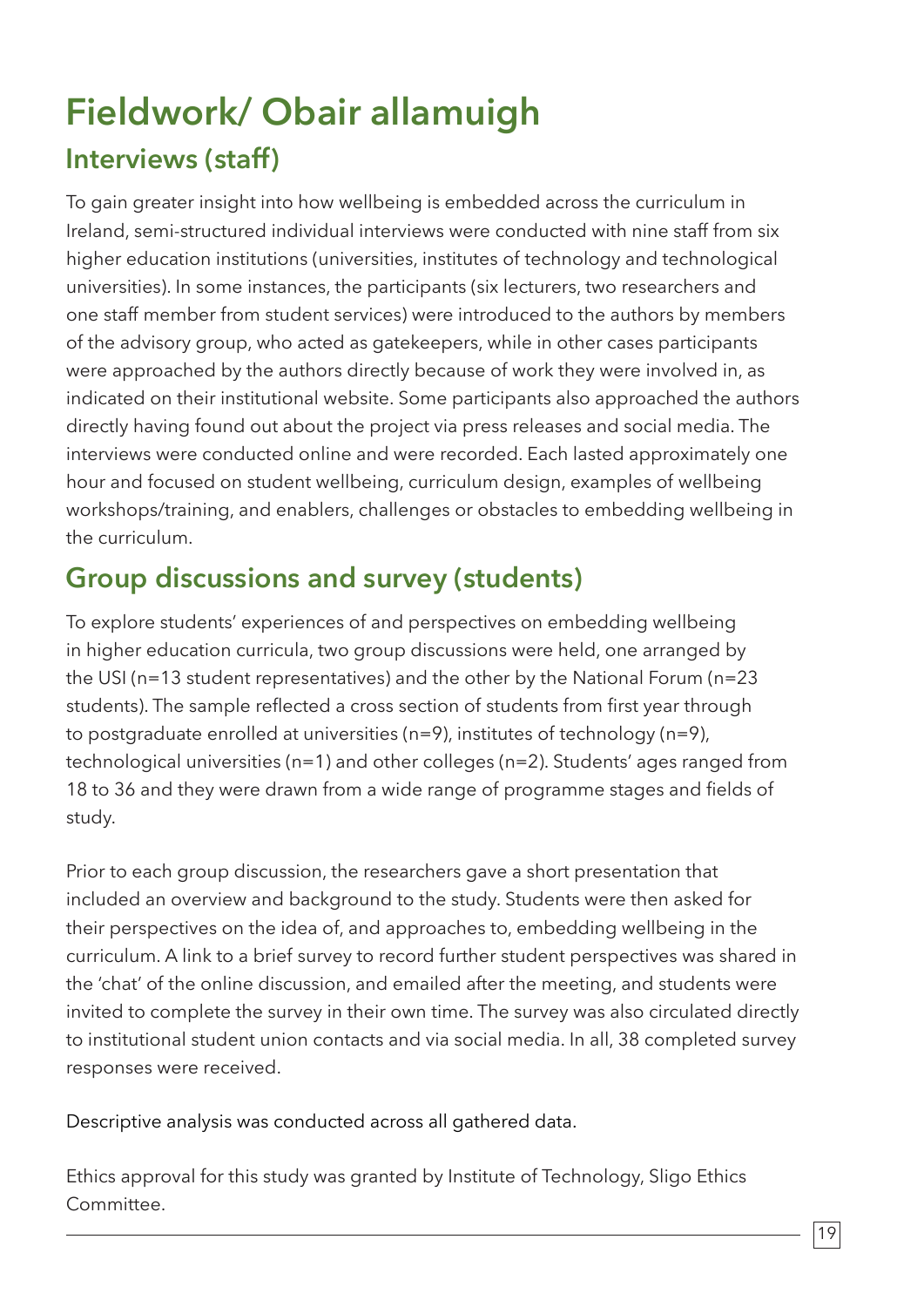# **Findings/ Torthaí**

### **Overarching findings**

The review of literature and practice revealed a number of high-level findings. Firstly, while there is extensive literature on curricular health and wellbeing promotion and prevention interventions in higher education, research on embedding wellbeing across the curriculum is considerably less common. Having said this, the empirical evidence available does demonstrate the efficacy of embedded content in supporting the wellbeing knowledge and skills of students.

In their examination of one curricular psychosocial wellness intervention, Conley, Travers, and Bryant, (2013) found that students had significantly greater perceived improvements while in the class, increases in psychosocial wellbeing, decreases in psychological distress, and greater adaptation to college, psychosocial adjustment and stress management. Further, the large-scale evaluation of 83 controlled interventions involving higher education students conducted by Conley, Durlak and Dickson, (2013) found that interventions embedded in the curriculum were effective:

In terms of intervention formats, those delivered as a class were more effective than small-group programs (e.g., workshops outside of class; interventions conducted in residence halls or other campus settings), perhaps because students are most used to learning new content in classes, and they also might bring more effort and motivation to coursebased interventions that are led and evaluated by an instructor<sup>48</sup>.

The longitudinal studies of Jafari (2017) and Polacek, Erwin and Rau (2013) also evidenced the efficacy of embedding wellbeing in the curriculum. In the study by Jafari, students reported continued gains in areas such as exercising, understanding of emotional intelligence and adopting healthy nutrition one year on and follow-up data suggests that lifestyle courses may lead to long lasting behaviour change, increased personal and professional success and increased retention. Similarly, Polacek, Erwin and Rau (2013) found that wellness behaviours and knowledge had lasting outcomes for the students surveyed and wellness behaviours established during their higher education continued after graduation. Conley, Durlak and Kirsch, (2015), who reviewed 103 controlled published and unpublished interventions involving higher education students, also found that skill-oriented programmes that include supervised practice show the strongest benefits.

A second overarching finding is that existing practice of embedding wellbeing in curricula in Irish higher education is somewhat ad hoc, relying on the efforts of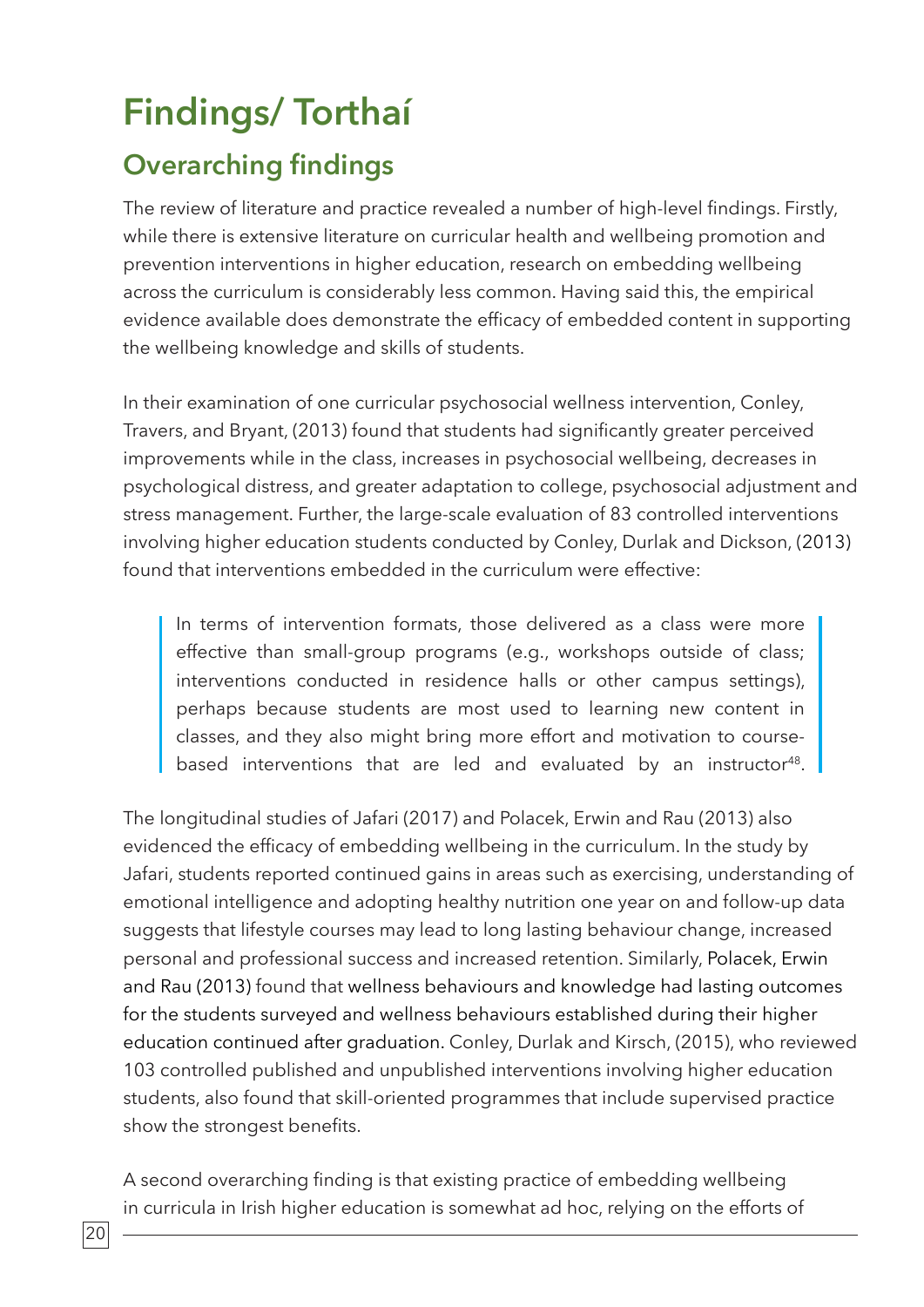individual staff members, programme teams and leaders, rather than being a coherent approach at system level, as can be found at primary and post-primary levels. Of the 38 students who completed the survey, only four had experienced embedded wellbeing content as part of their studies. However, the majority of the students (n =30) stated that they would like their academic studies to include content on personal wellbeing.

It would be beneficial for students across all disciplines to have wellbeing built into their curriculum, to encourage and enable healthy practices throughout their studies. (Survey response 5)

Needs to be integrated into classes as it should be integrated into work and general life … Needs to be given gravity and seriousness rather than being a nice add-on. (Survey response 9)

The examination of 40 HEI websites and prospectuses in Ireland found few publicly available examples of wellbeing embedded in the curriculum of higher education. Classes that do exist tend not to use uniform models of delivery, typically address a wide range of subject matter and often last only a few sessions. Student participants in this study indicated that wellbeing content is mainly included in allied health fields and not generally applied to personal wellbeing. Most commonly, topics such as nutrition, physical activity, sleep, alcohol and substance use are briefly discussed in transition classes for first year students entering higher education. Self-care is also a common focus in placement preparation modules and applied psychology classes.

Thirdly, existing practice is in its early days and, as mentioned above, does not yet have the benefit of a rigorous evidence base. The practice of embedding wellbeing in the curriculum is relatively new in Ireland and some evaluations have yet to be completed. There is an opportunity for the current emerging practice in the Irish context to undergo evaluation and produce written evidence of success or lessons learned, as has been done in the USA, Canada and the UK.

The examination of research, practice and student/staff perspectives in the current research revealed three main approaches to embedding wellbeing in higher education curricula, as well as three main enablers to these efforts. These will now be detailed.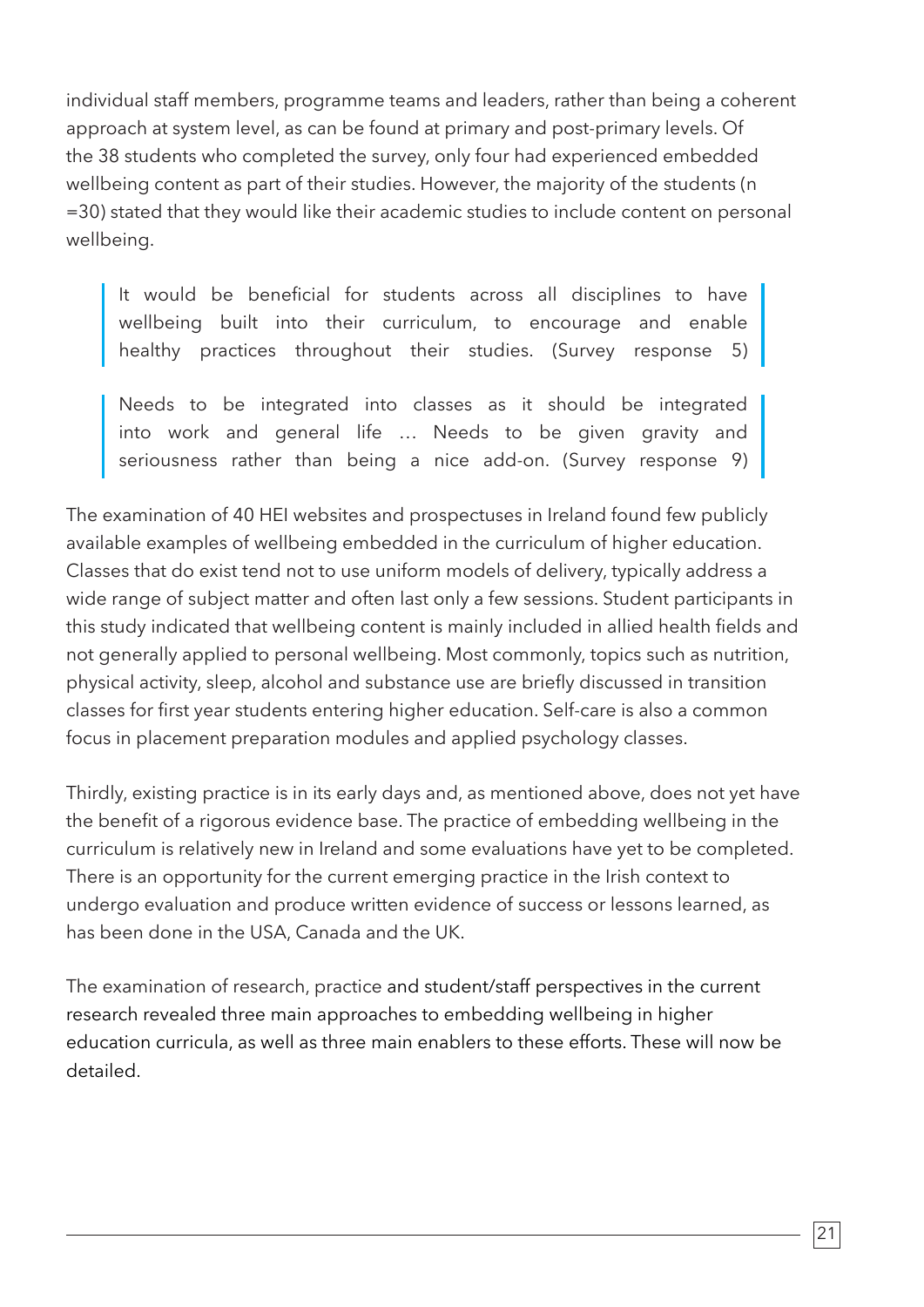# **Approaches to embedding wellbeing**

### **Embedding wellbeing through mandatory content**

Mandatory classes or modules are compulsory and must be taken by all students to complete their programme. In this case, the content is often deemed necessary for success in a professional role in the chosen field.

Polacek, Erwin and Rau (2013)<sup>42</sup>, investigated this in their study of the impact of general education wellness courses in the US. General education is based on the theory that all students should have a common experience or be exposed to particular knowledge. General education courses are mandatory, credit bearing and required for programme progression. This longitudinal study found that wellness behaviours and knowledge gained through general education courses had lasting outcomes and the wellness behaviours established continued after graduation.

In Ireland wellbeing is seldom found as a mandatory subject in higher education. No reference was found to personal wellbeing as a stand-alone subject among the 40 institutional websites or prospectuses reviewed during this study. Discussions with both staff and students suggested that personal wellbeing is considered essential for those who will be involved in the care of others and there are emerging requirements by professional regulatory bodies to incorporate wellbeing. It was therefore expected that if personal wellbeing would be found anywhere it would be in the allied health fields. However, the only mandatory classes with personal wellbeing content embedded in Ireland were found in schools of business, and sport and leisure. Illustrative examples of how wellbeing is being incorporated into mandatory classes in Ireland and elsewhere can be found in Table 2.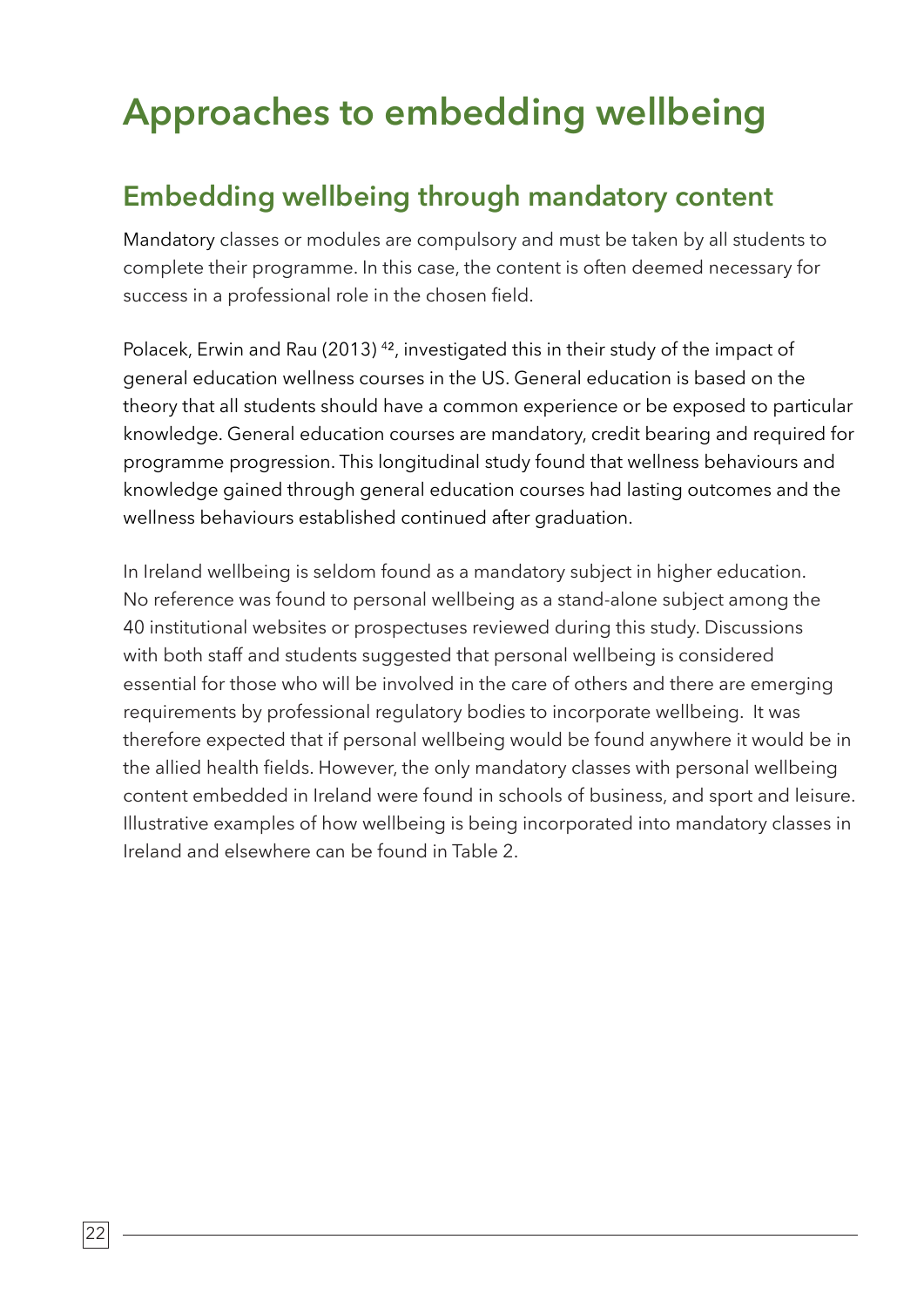#### **Table 2 Illustrative examples of embedding wellbeing through mandatory content**

#### **IRISH EXAMPLES**

#### **Dundalk Institute of Technology:** Life Skills for the Resilient Graduate

• In six programmes in DkIT School of Business & Humanities since 2017 ~25 students / class. Provides training on stress management; mindset; goals and habits; strengths; time management and planning for stressors of the workplace and life in general.

#### **Munster Technological University:** Health and Personal Wellbeing

- Health & leisure studies at MTU Kerry since 2016, ~80 students / year.
- Introductory health studies module exploring lifestyle, health choices and personal wellness, concept of health, health perception, and risky behaviour in college students.

#### **University College Cork: Person Environment Occupation One**

- Occupational Therapy course at UCC for first year students. Cohort of ~30 students / year.
- Examines the occupational nature of humans across the lifespan, begins by understanding yourself as an occupational being and the relationship between occupation and health.

#### **Trinity College Dublin**: Work and wellbeing

- Global Business at TCD since 2018 ~50 students per year.
- Examines personal wellbeing, organisational / societal wellbeing, work-life balance, stress, wellbeing promotion, wellbeing initiatives from case studies in various business contexts (e.g., corporate, non-profit).

#### **INTERNATIONAL EXAMPLES**

#### **Binghamton University**

- All undergraduate students must take a two-credit health / wellness requirement ~15,000 undergraduate students. List of all health & wellness course descriptions.
- Sample class *HWS 233: Stress Management* explores stress management through practice and theory, recognizing stressors, effects of stress, and impact of prolonged stress responses. Stress management techniques like exercise, nutrition, breathing, progressive muscle relaxation, visualization, meditation, and cognitive strategies like goal setting and time management.

#### **Pennsylvania State University**

- Requires three credits of health and wellness as part of general education in baccalaureate degree programmes. ~40,000 undergraduate students, list of health and wellness classes
- Sample class is *Values, Health & Academic Success* Addresses students' social wellness, healthy relationships, sexual ethics, sexual health, mental health, positive decision making, bystander intervention, alcohol consumption, healthy eating, awareness of biases and cultural differences.

#### **Rochester Institute of Technology**

• All undergraduate students must complete two wellness courses for their graduation requirements ~15,000 undergraduate students. Wellness Education Department offers courses in nine disciplines with close to 200 classes offered, list and descriptions of Wellness Courses.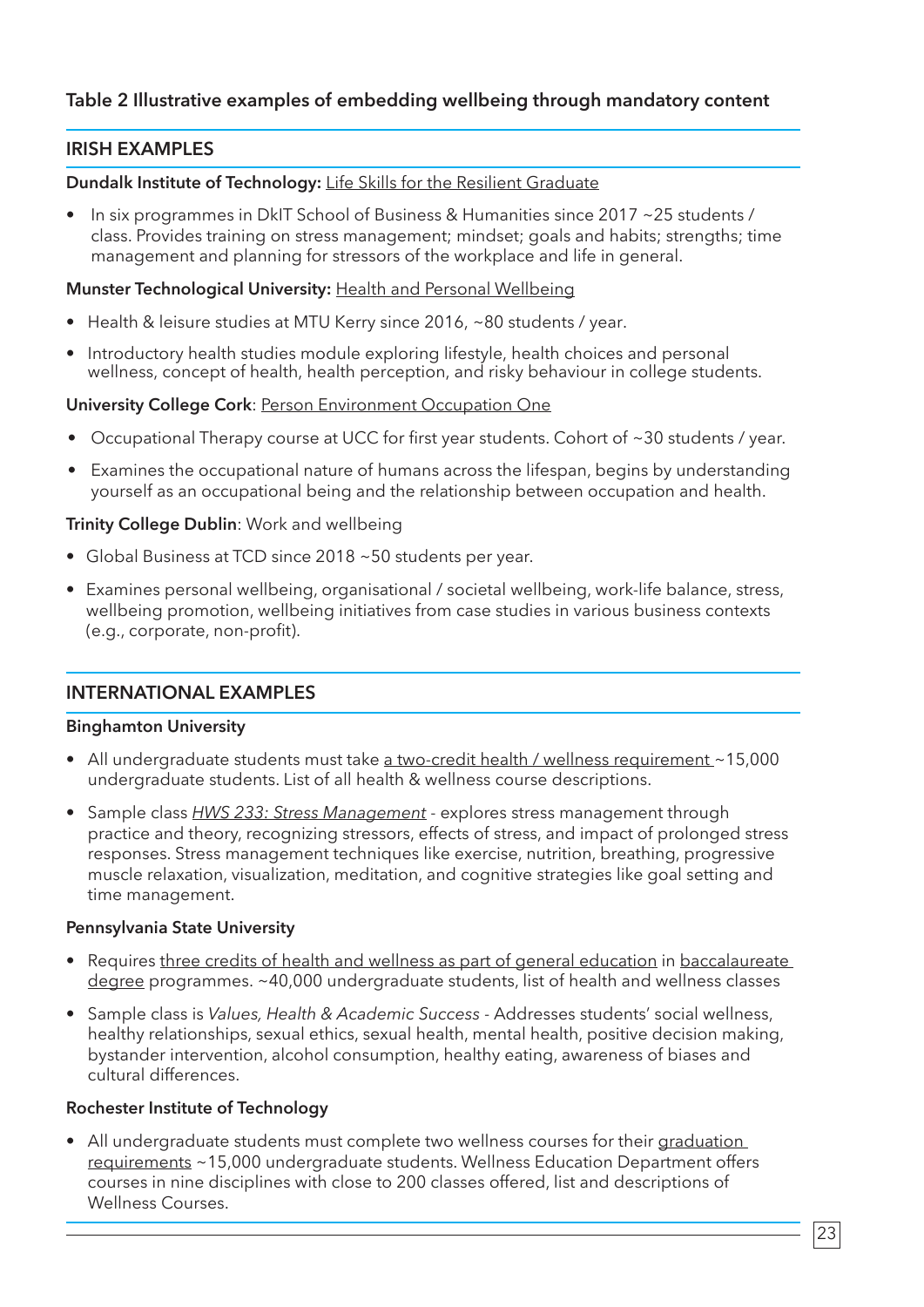### **Embedding wellbeing through elective content**

Elective classes or modules are a credit bearing part of a course that students can choose to complete. An elective module may be selected as most relevant to the student's interests or to their career plan. Some examples of for-credit assessed electives in Ireland include open undergraduate elective modules in schools of health science and physiotherapy, postgraduate electives, and electives in the school of business and communications. Because electives are selected based on a student's personal or professional interest, the content is often seen by students as relevant and connected to their lives, a circumstance which can enable the success of embedded wellbeing content, as discussed later. Illustrative examples of how wellbeing is being incorporated into elective classes or modules in Ireland and elsewhere can be found in Table 3.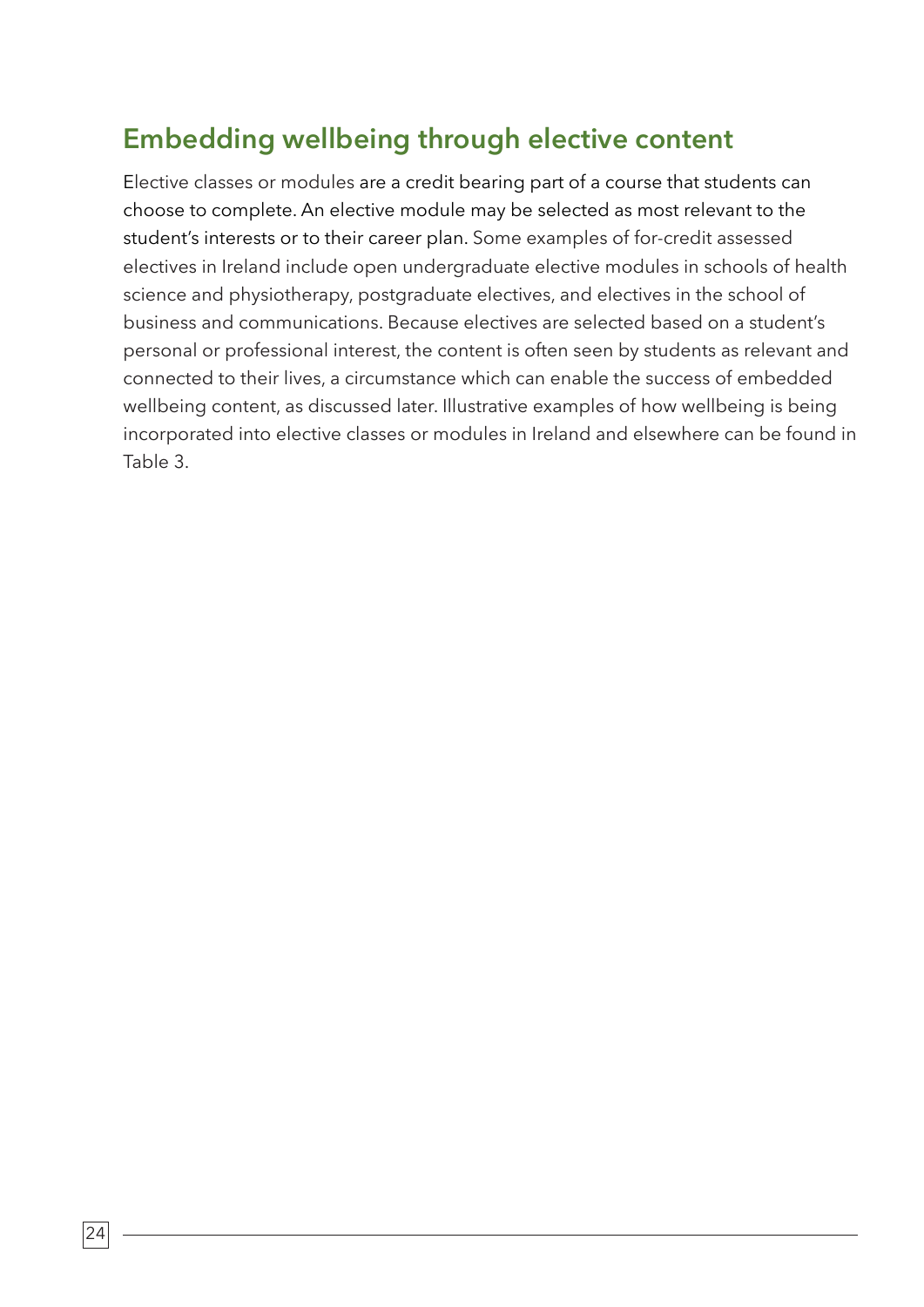#### **Table 3 Illustrative examples of embedding wellbeing through elective content**

#### **IRISH EXAMPLES**

**University College Dublin:** 'Sort Your Life Out and Thrive'

- UCD Public Health, Physio & Sports Sciences since 2021 ~30 students.
- Aims to provide lifelong skills for living, learning, and being well by fostering physical, cognitive, emotional, social skills, behaviour change, self-reflection and tracking personal data of interest.

**Trinity College Dublin**: 'Planning & Managing Your Research & Career'

- TCD PhD elective ~25 students / year since 2011.
- Strategies and tools to help manage research process, successfully complete degree, time management, communication skills, career planning and teamwork.

**INTERNATIONAL EXAMPLES**

#### **University of Alberta:** Introduction to Personal Health and Wellbeing

• Individual-based analysis of personal health and wellness, emphasis on planning and managing health and wellbeing within the context of the current health care system. Blended format allows application of health to personal context, week includes a lecture, online activities, and a seminar.

#### **University of Minnesota:** courses focused on integrative healing and wellbeing

• Sample class is *Connected or Disconnected: Social Media and Your Wellbeing* - explores relationship with social media, effects on overall wellbeing, impact of digital decisions, assess online presence and develop skills to have a more meaningful relationship with social media.

#### **University of Michigan:** Living Well in College and Beyond

• Class explores the eight dimensions of wellbeing through a lens of positive psychology, behaviour change, social justice, intercultural development, health and wellness as part of success, resilience, choices that reduce harm and promote wellbeing, and find meaning and purpose.

#### **University of Rhode Island:** Mental Health First Aid

• Class teaches people to identify, understand and respond to signs of mental illness or distress, provides mental health literacy on anxiety, depression, and substance abuse, eating disorders, post-traumatic stress disorder. 1,300 campus community trained since 2019.

#### **Ryerson University: Personal Finance**

• Teaches financial planning, budgeting, financial goals, tax, debt and credit management, etc. to students who may not have a strong math ability and / or interest so they will be better able to manage and plan their own finances.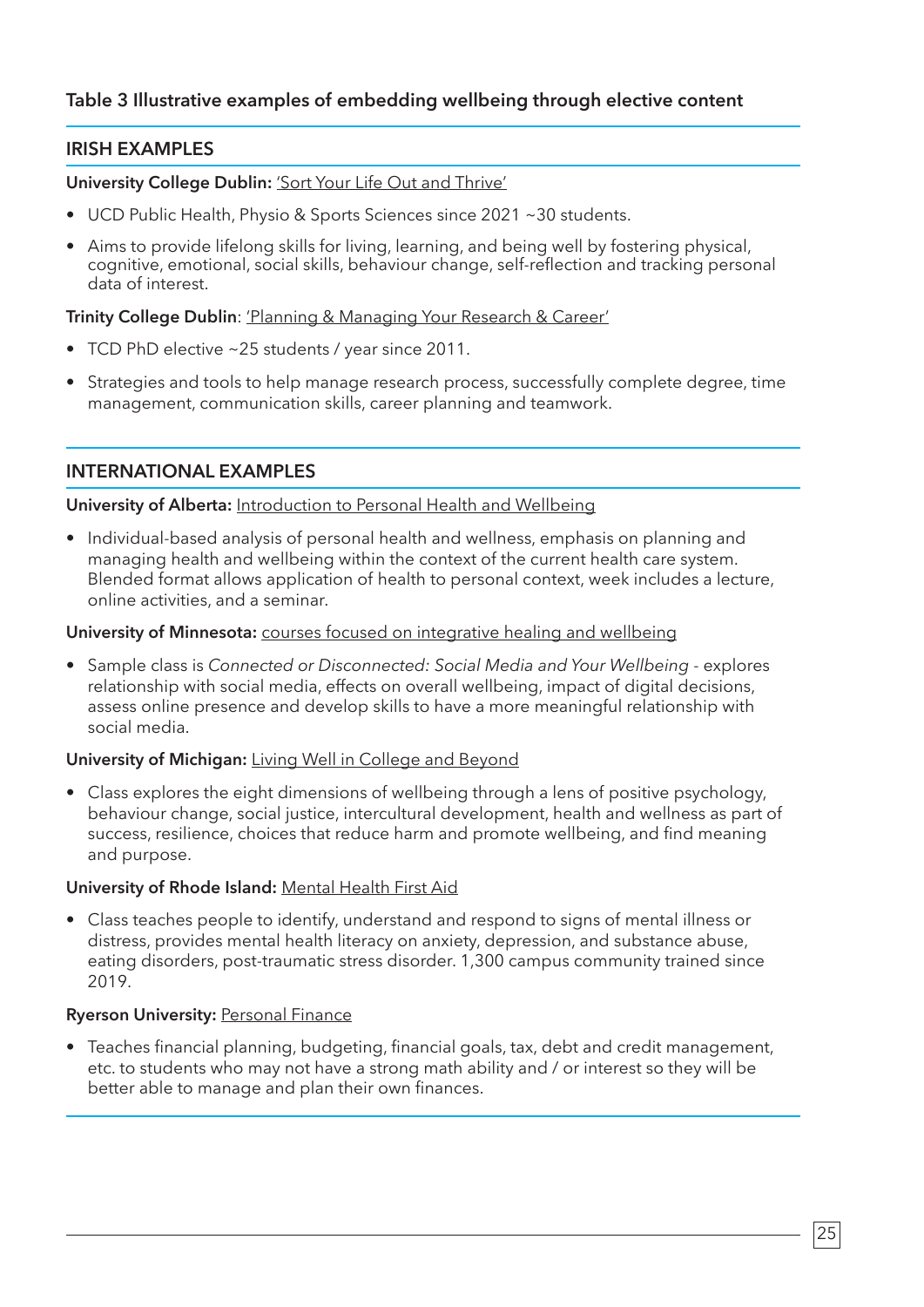### **Curricular infusion**

Curricular infusion can be defined as the infusion of ideas, values or practices into an existing course or discipline. In this case curricular infusion would use the students' own discipline to develop an understanding of wellbeing and related issues. When curricular infusion is successful<sup>49</sup>, students go beyond merely absorbing information by integrating reflections on how these issues apply not only to themselves and the academic content of their courses but to the people they will be working with in the community as well as across a wide range of disciplines. Taking into consideration the key societal concern for wellbeing, infusing it into the curriculum has deep-rooted value:

Raising awareness also increases the likelihood that students may be more effective at managing their own wellbeing and able to access appropriate support, where necessary - both for themselves and one another.<sup>50</sup>

Houghton and Anderson (2017)<sup>51</sup> stress that a 'tokenistic, or bolt-on, approach' needs to be avoided. If students are to recognise the value of the embedded content it must be relevant to the discipline. Some examples of how curricular infusion is being used to embed wellbeing into existing modules in Ireland include segments of classes in business programmes, communications, law, sciences, allied health disciplines and computer science. Illustrative examples of how wellbeing is being embedded through curricular infusion in Ireland and elsewhere can be found in Table 4.

#### **Table 4 Illustrative examples of embedding wellbeing through curricular infusion**

#### **IRISH EXAMPLES**

#### **NUI Galway:** The Student Resilience Programme

- Offered in 'Skills for Success' Commerce 1st year module NUI Galway to ~1200 students.
- Focused on positive mental health and interpersonal effectiveness, co-designed by academics / student services, 4 core sessions delivered and assessed in groups, lectures, eLearning resources.

#### **Munster Technological University:** '5 actions to wellbeing' 6 week initiative

- Piloted at MTU Kerry to ~800 students through existing classes in a variety of disciplines.
- Five ways to wellbeing; connect, be active, take notice, keep learning, give to others. Materials and training were provided to instructors and then incorporated into their spring 2021 classes.

#### **Dublin City University:** "Applied Data Science"

• DCU Computer science module currently piloting an assessed wellbeing component incorporated into an existing, disciplinary final year module in spring 2021 term.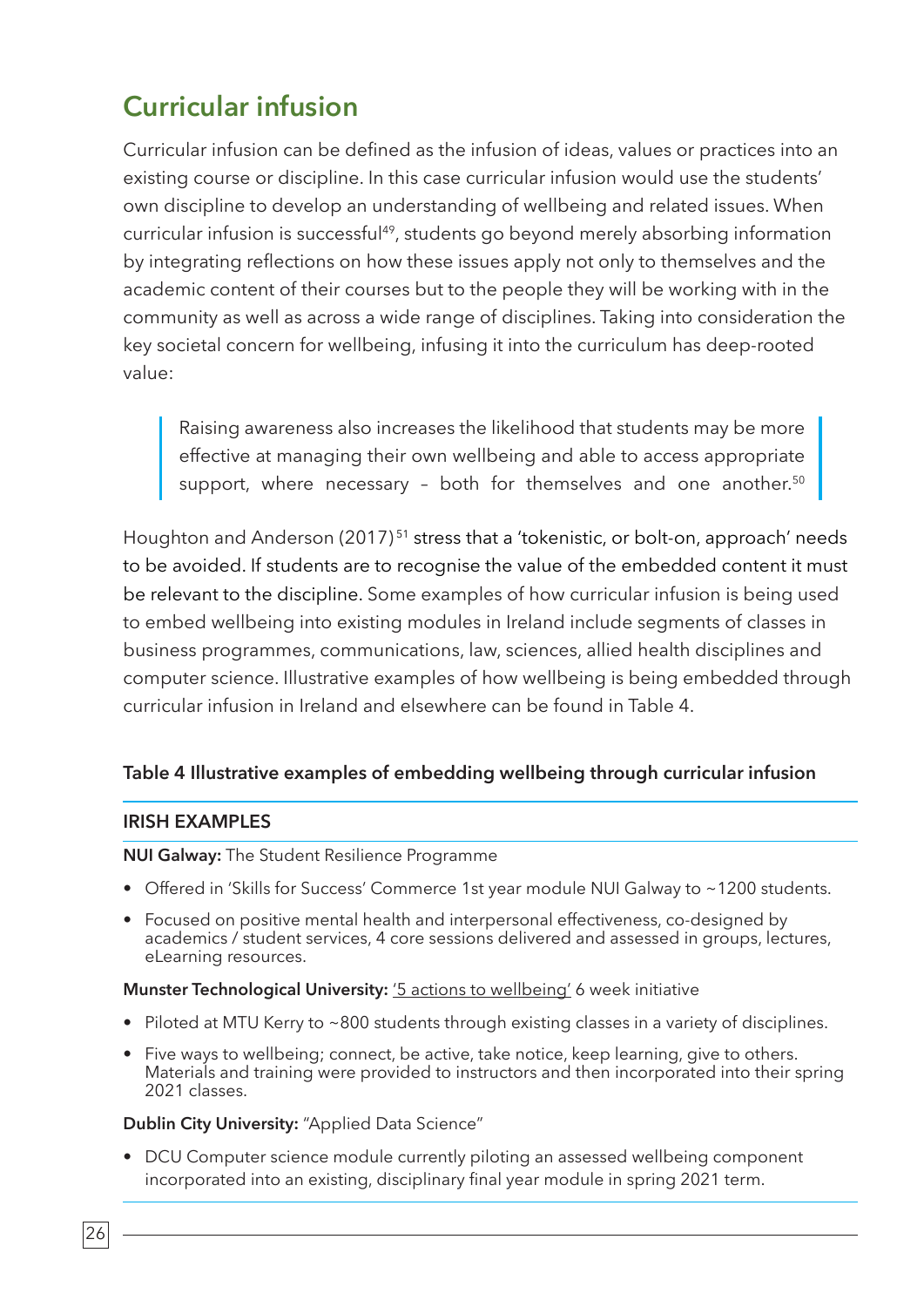#### **INTERNATIONAL EXAMPLES**

#### **The University of Iowa**

• Integrated gender-based violence and discrimination prevention education in classes across disciplines.

#### **Indiana University of Pennsylvania**

• Curriculum infusion programme to help influence the campus culture around alcohol use.

#### **Georgetown University:** Engelhard Project

• Connecting the Safety Net to the Heart of the Academic Environment addresses health issues, like depression, alcohol and substance abuse, infusion of wellbeing through various forms of engaged and community-based learning, to reach students on a personal level.

#### **UCLA MindWell Program**

• Aims to promote wellbeing, resilience, social connectedness, and creative achievement and highlights the academic courses in all disciplines related to mental health.

#### **Georgia Tech** mental health curriculum

• In first-year seminars, partnership of student services and subject academics for instructional delivery and resources.

#### **Open University:** 'Embedding well-being in the curriculum'

• A whole university approach including students, academics, support staff on barriers and progress to implementing inclusive wellbeing practice in teaching and learning.

#### **Simon Fraser University Canada:** 'Wellbeing in learning environments'

• Provides examples and resources in a variety of academic disciplines that infuse wellbeing into projects, assessments, like group projects on resilience, course evaluations, career planning, etc.

#### **The University of British Columbia:** Mental Health Literacy Programming

• Example in the mechanical engineering 2nd year programme, mental health literacy components were embedded like stress response, strategies for coping with stress, and resources on campus.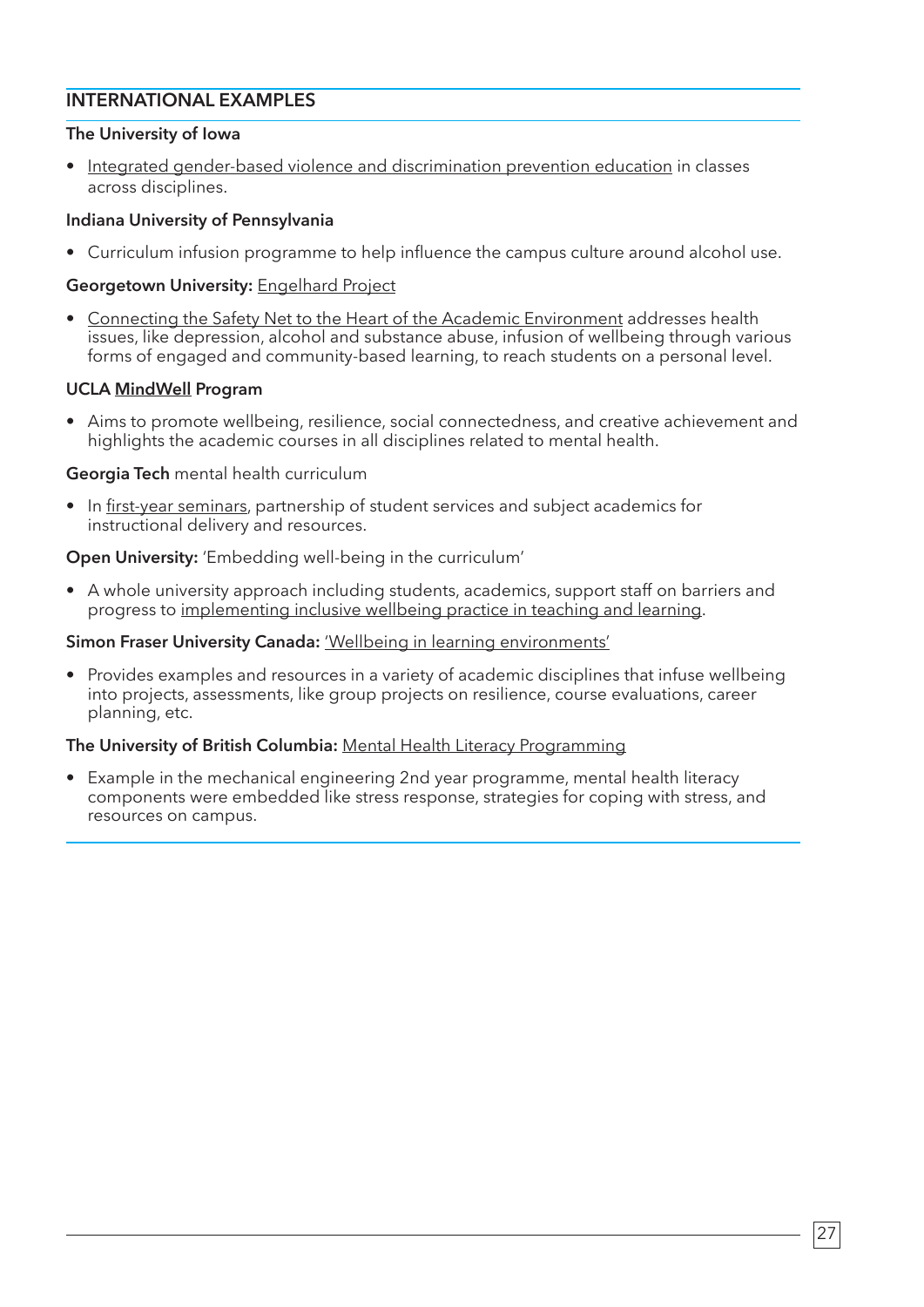### **Student perspectives on approaches to embedding wellbeing**

Considering the various approaches to embedding wellbeing in the curriculum, student representatives initially raised concerns that there is no space for wellbeing content in an already overcrowded curriculum. Indeed, students commented that the design of the curriculum itself can impact on student wellbeing if student workload is not carefully considered in the planning stage.

There was consensus among most student participants that some form of curricular infusion would be the best way to embed wellbeing content. Discussing the approach of embedding wellbeing as an elective class, some thought this risked reaching only students who were already interested in the subject. The idea of a mandatory wellbeing class garnered conflicting responses, with some students suggesting it would be the only way to reach all students and others arguing that students should have a choice as to whether they engage with wellbeing content. These students raised the concern that mandatory wellbeing content could be seen as unnecessary and unconnected to their discipline.

There's a danger it could become the 'doss' class like SPHE. (Student discussion group 2).

Students also stressed that how wellbeing content was delivered needed careful consideration to avoid a tokenistic, or bolt-on, approach. If students do not recognise that embedded wellbeing content is relevant to their lives or their discipline, they will find it difficult to engage and see the value for their future lives and careers.

### **Enablers to embedding wellbeing**

### **Making content relevant to students and their personal and professional development**

There was consensus amongst staff participants that for the embedding of wellbeing across the curriculum to reach desired outcomes, it must require students to reflect, and to apply the associated skills and concepts to their lives and subject areas. Goss, Cuddihy and Michaud-Tomson (2010) call for curriculum design that includes personal experiences, the need for reflective practice and self-managed learning approaches that validate and promote personal lifestyle change.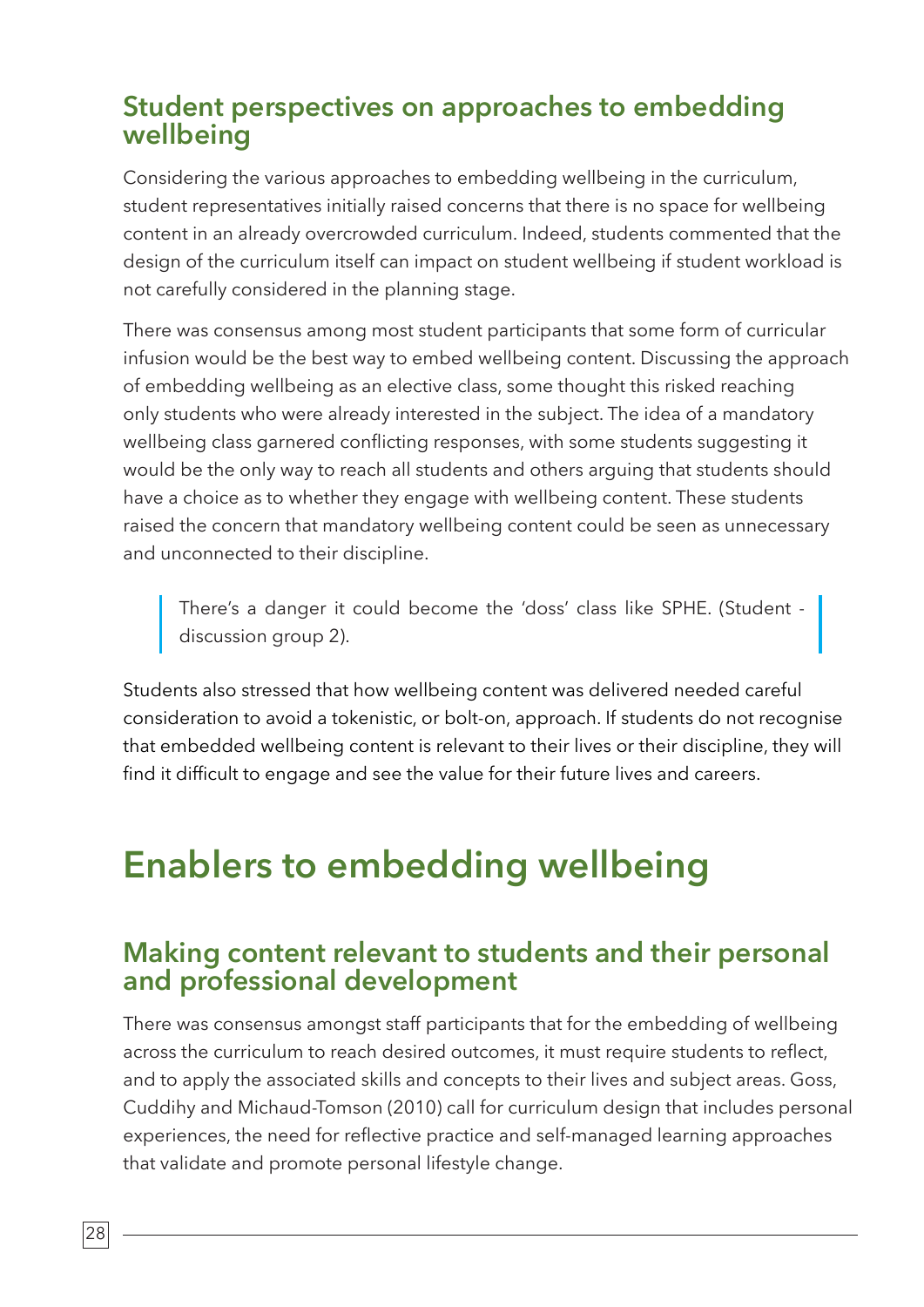To embed it, students need to see the relevance of it, they must reflect on what did they learn, how did it impact their person, so it's personal… they had to create a kind of an action plan picking one thing that they like to pull forward for their wellbeing during college, and create an action plan, because that's a behavioural intervention, when somebody commits to something they're much more likely to follow through on it so. (Staff - interview 3)

Students practise turning the ideas gathered from class back onto themselves in order to shed light on their own beliefs, their habits and behaviours.

It's really about cultivating yourself, personal development, being confident, being prepared to go out there and do different things... (Staff - interview 6) |

As an example, reflective class assignments aid students in developing deeper self-knowledge, self-awareness, and self-concept. A strong sense of self is a significant predictor of psychological wellbeing<sup>52</sup>. Having greater psychological wellbeing is a protective factor against mental distress, stress and the associated negative coping behaviours like binge drinking, missing class, poor academic performance, smoking and substance abuse. Increased psychological wellbeing results in positive functioning, healthy decision making and lifestyle choices, happiness/life satisfaction, lifelong health and financial success.

### **Leadership**

The review articles examined during this research recommend the need for further rigorous research into the outcomes and potential benefits of universal health promotion and prevention programmes for higher education students. If, as their research confirms, embedding wellbeing across the curriculum is beneficial to students, then 'effective population reach' needs to be considered.

To reach a broad audience, effective interventions need to become systemic in higher education. In other words, they need to be integrated into the routine structure and programming of higher education institutions and to have support from students, staff, and administrators.<sup>53</sup>

A rationale for embedded wellbeing is that many supports for student wellbeing run alongside the curriculum rather than being integrated into it and that students who require support may not necessarily access these supports so having wellbeing integrated into the curriculum would support these and all students.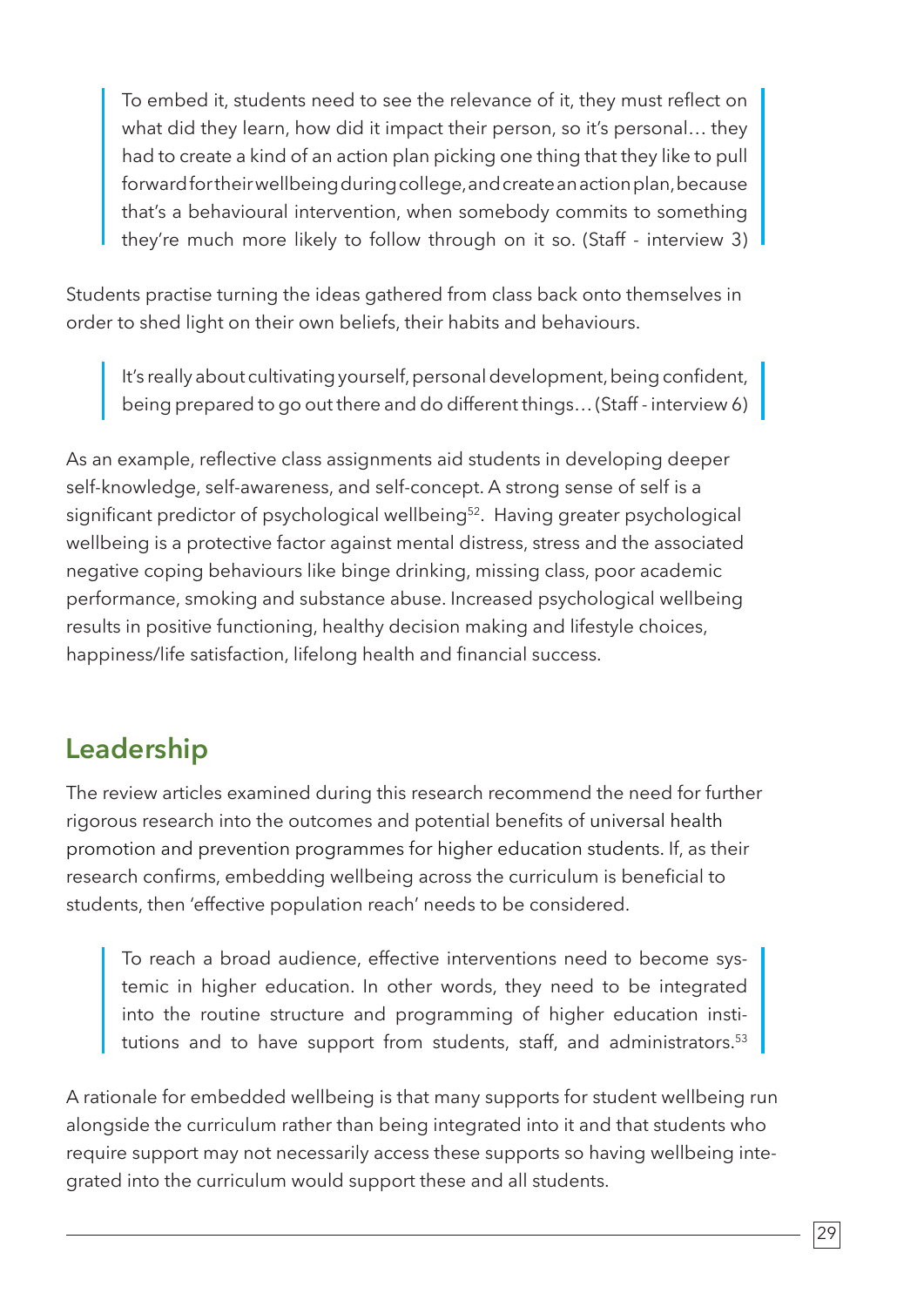Institutional leaders play an important role in establishing a shared culture that supports wellbeing. If wellbeing is to be embedded across the curriculum, and achieve effective population reach, leaders need to ensure that their institutions adopt a strategic approach that prioritises wellbeing across the whole institution and ensures appropriate resources are allocated. Finley (2016), provides several practical steps for campus leaders to develop their commitment to fostering student wellbeing.

Winning the space in the programme needs champions. (Staff - interview 2)

There was consensus amongst staff participants that wellbeing classes would not have been established without high-level support within their departments, schools and at institutional level. The staff in this study were aware that space in the curriculum is at a premium and adding additional content needed to be well evidenced.

We were very lucky in that [a senior member of staff] had been in the department for a while and she was very aware of how important health and wellbeing was to student engagement. (Staff - interview 5)

If wellbeing is to be embedded in core curricula, this will require time, space, staff professional development, and dedicated resources, none of which is possible without high-level institutional support.

### **Intra-institutional Collaboration**

Collaboration plays an equally important role in establishing a wellbeing institution culture. The research of Conley, Durlak and Dickson, (2013)<sup>54</sup> recognised that in planning how best to integrate and coordinate the activities and resources of various institutional departments, such as student support services and academic departments, to benefit as many students as possible, collaboration is essential. The importance of intra-institutional collaboration was also stressed by Jafari (2017)<sup>43</sup> and Olsen and Riley (2009)<sup>55</sup>.

If wellbeing is to be embedded across the curriculum, creative collaborative strategies need to be adopted to incorporate wellbeing across all disciplines and the whole institution.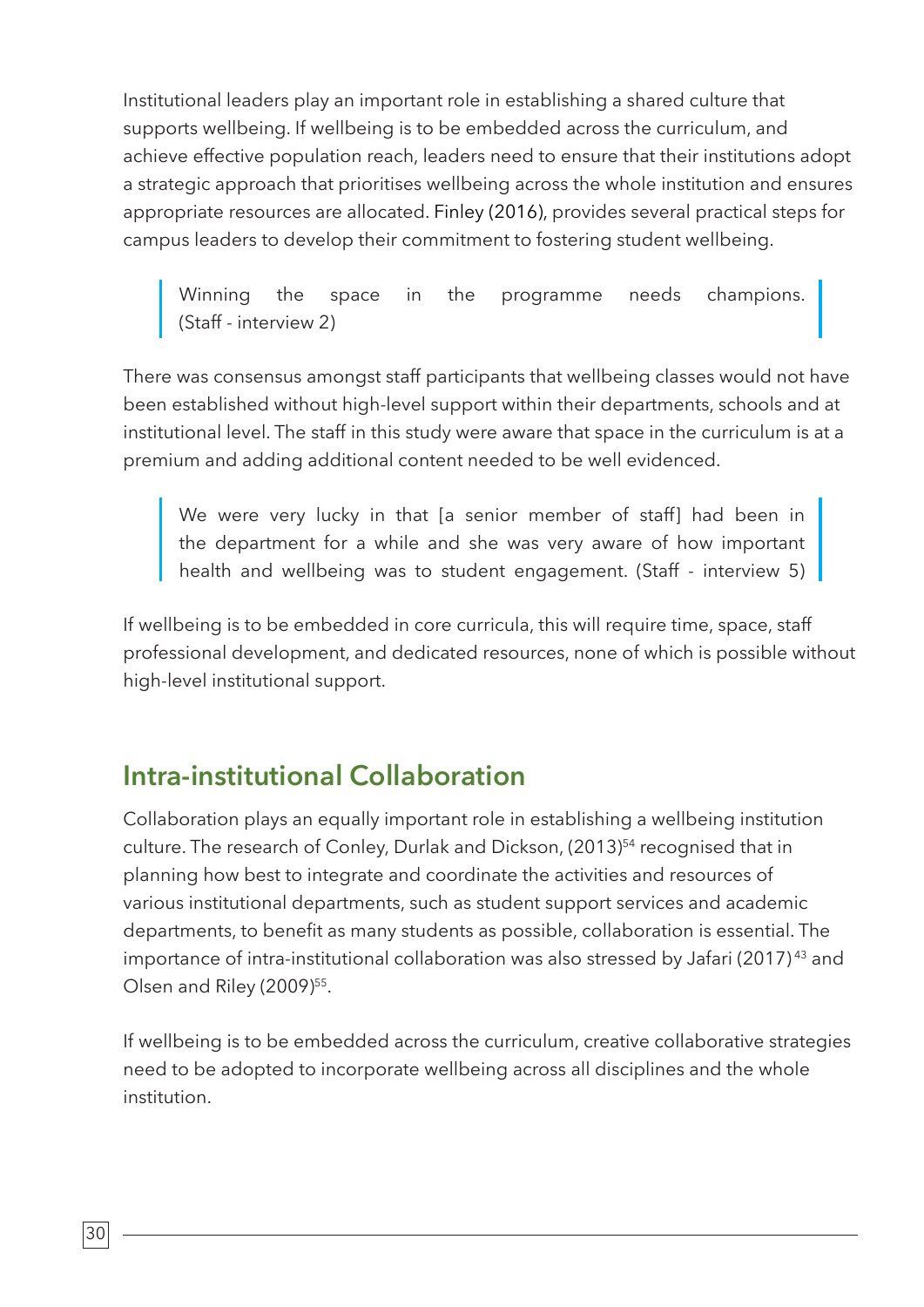I think you need the school to see that there is a value not only a need, and an opening for it, and then you do need a staff member with expertise … or within the university you draw on the different services available, everyone has a spot they'd be able to do for their area, like the disability, counselling, health. (Staff - interview 3)

Most staff participants felt that the wellbeing classes they had been involved in would not have succeeded without effective partnership between academic departments and student services or wellbeing subject matter experts to develop wellbeing content. These partnerships make embedded wellbeing across the curriculum scalable as not all lecturers may be familiar or comfortable with delivering wellbeing subject matter. Wellbeing content can be developed by experts who provide structured information, lectures and resources to incorporate in classes. The wellbeing activities, application and synthesis should be topical, suit the areas of knowledge, and comfortably fit in with the discipline in order to promote student response and usefulness.

I know academics often wouldn't be working all that closely with student services … [but] they've clearly got the credibility and they genuinely do know wellbeing and how to design good activities for students … that kind of cross working, I think that's why we've done well [we have a] high profile in the college and people are very aware of it. (Staff - interview 6)

One staff participant (Interview 5) described a collaborative six-week embedded wellbeing programme designed to enhance the student experience and engagement in spring 2021. The programme was implemented through 30 online classes to approximately 800 students in a variety of disciplines. All the wellbeing content was created by a health and wellbeing academic, including a weekly email with the topic overview and briefing session, presentations, videos, resources, and different delivery tools and options depending on type of class, i.e., online lecture or workshop or lab. The module instructors then had the task of embedding wellbeing into class material, making it relevant and part of the core discipline being studied, not tokenistic or appearing as an extra study load. This example of collaboratively embedding wellbeing in the curriculum proved successful, with 90% of students who responded to a post-initiative survey indicating that they would implement the wellbeing ideas/ strategies in the future.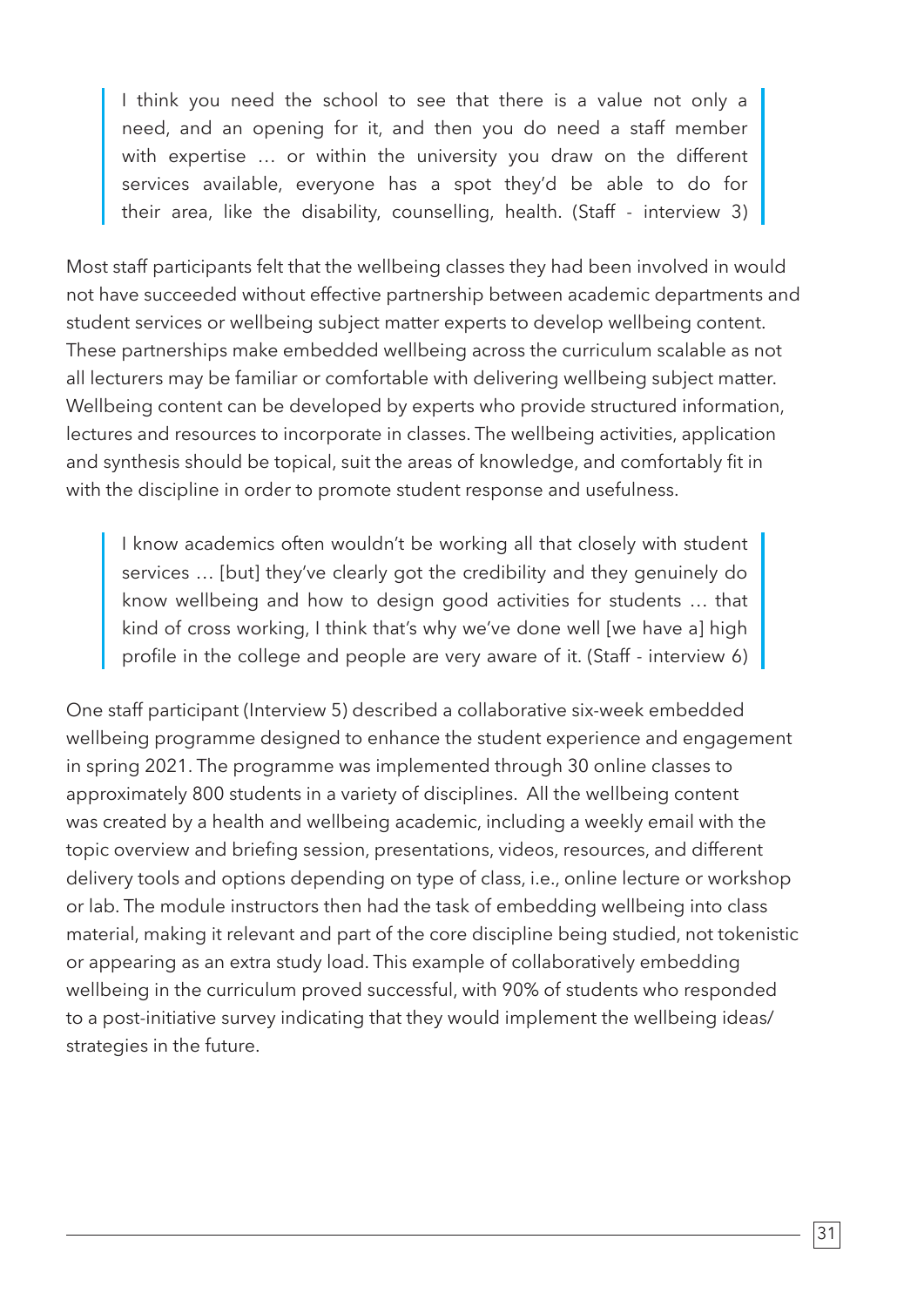# **Limitations/ Teorainneacha**

The number of staff and student participants in this study is small and generalisations should therefore be avoided. However, this study provides an initial exploration of evidence, practice and perspectives in the area of embedding wellbeing in the higher education curriculum.

### **Suggestions for the Future/ Moltaí don todhchaí**

This is the first national study in Ireland to explore how wellbeing is being embedded within higher education curricula. It outlines examples of existing practice and provides links to resources nationally and internationally. The aim is to inform future development for embedding wellbeing across the curriculum with particular reference to how it can best be enabled.

It is clear from this initial work that more needs to be done to understand what constitutes good practice in embedding wellbeing in the curriculum and to develop an evidence base that supports our understanding of what works and why. What is included in the curriculum and how it is taught and assessed need to be considered in the context of supporting student wellbeing. This requires that staff capabilities both in terms of curriculum design and delivery are further developed through a strong focus on the professional development of those who teach and related processes and structures.

- 1 More work is needed to identify what constitutes good practice in embedding wellbeing in the curriculum and to develop an evidence base that supports our understanding of what works and why.
- 2 Staff capabilities both in terms of curriculum design and delivery including approaches to how wellbeing can be embedded need to be further developed through a strong focus on the professional development of those who teach and related processes and structures.

Within each institution it is essential that a whole of institution approach is taken to supporting student wellbeing. Senior management, academic and support staff, and students should work in partnership to ensure institutional capabilities, culture and practices support student success<sup>1</sup>. The latter will be enhanced by sharing expertise,

For further information please see Embedding Student Success: A Guiding Framework 2021. https://www.teachingandlearning.ie/publication/guiding-framework-for-embedding-student-success/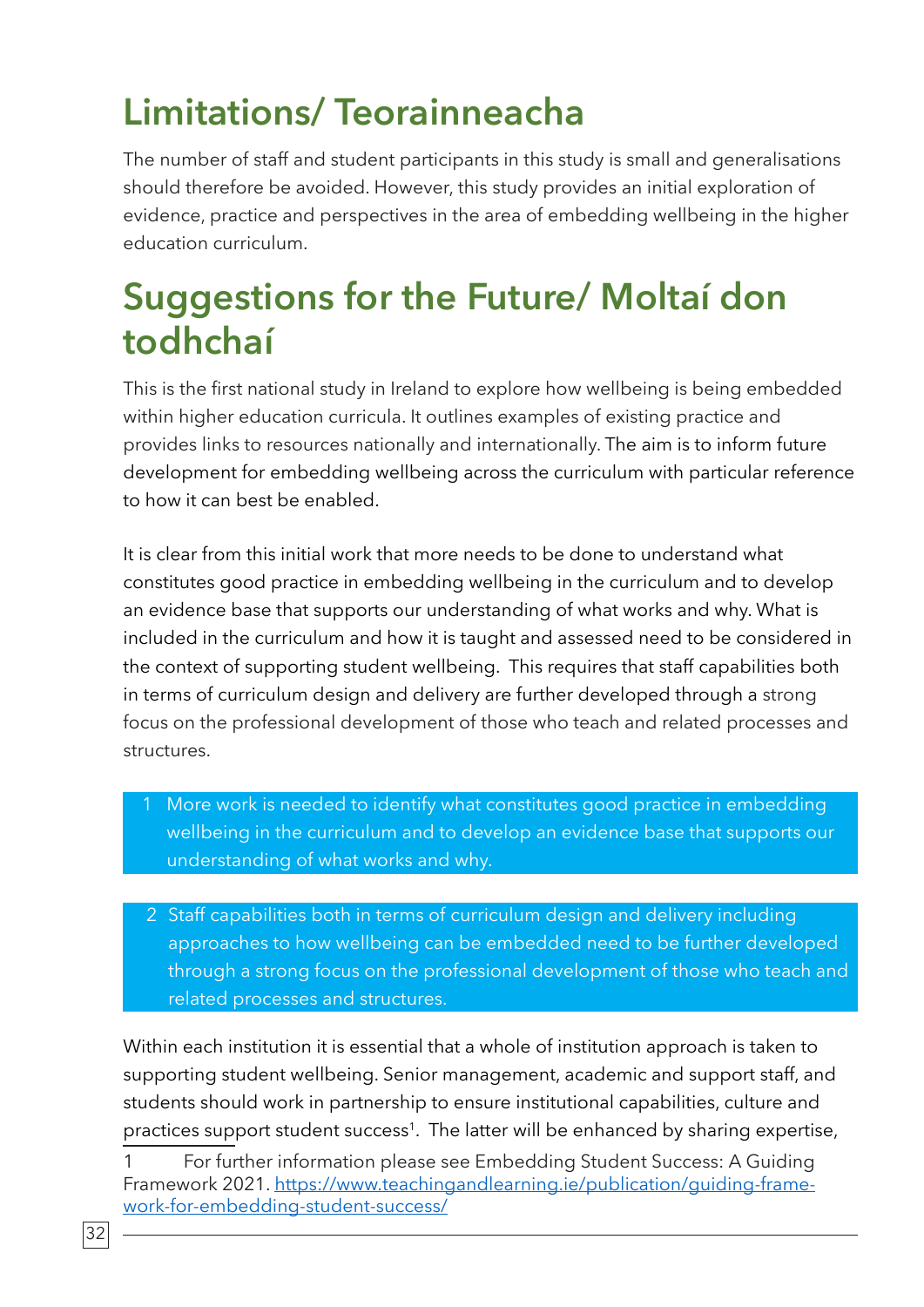resources and approaches and by building strong connections between co-curricular supports for student wellbeing and embedding wellbeing in the curriculum. To embed wellbeing creatively and effectively, adequate resourcing will be required for curriculum design including input from students to ensure that wellbeing knowledge and skills are recognised and valued components to help them achieve student success. While taking a whole-of-institution approach is crucial, it is important to bear in mind that embedding any educational imperative throughout an institution's teaching and learning infrastructure requires time, space and adequate resourcing to bring about. Consideration needs to be given to incorporating student wellbeing as part of the institutional teaching and learning strategy or equivalent strategic plan relating to teaching and learning. Curriculum design can directly impact on student wellbeing and HEIs need to avoid the curriculum having a negative impact through excessive content and assessment overload not just in the individual modules but across the whole programme.

- 3 Within each higher education institution it is essential that a whole of institution approach is taken to supporting student wellbeing. This will require time, space and adequate resourcing.
- 4 Senior management, academic and support staff, and students should work in partnership to ensure institutional capabilities, culture and practices support student success.

One of the challenges of embedding wellbeing is that it must compete with other topics for space in the curriculum. Nationally, there is a focus on developing agile curricula and micro credentials funded through the Human Capital Initiative. The current pandemic has highlighted the need to embed digital capability as a core aspect of preparing students for life and work in a dynamic digital world. Further, there is a spotlight on education for sustainable development that will be driven by the National Strategy on Education for Sustainable Development (ESD) to 2030, currently under development. All are important areas for ensuring our students are prepared for life and work once they have completed higher education. However, there are good examples of how new concerns and priorities have been embedded in busy curricula over the past 20 years. Graduate attributes have been married with disciplinary content through forms of teaching and assessment such as groupwork and project-based assessment. Digital literacies have been infused into curricula through information search and retrieval tasks, and assessment outputs including multimedia artefacts. Community-engaged learning has demonstrated that curricula can evolve to include undergraduate research and interdisciplinary work and connected students with regional and local concerns. The potential is there for wellbeing to be infused into teaching and learning in the disciplines through reflection on existing curricula and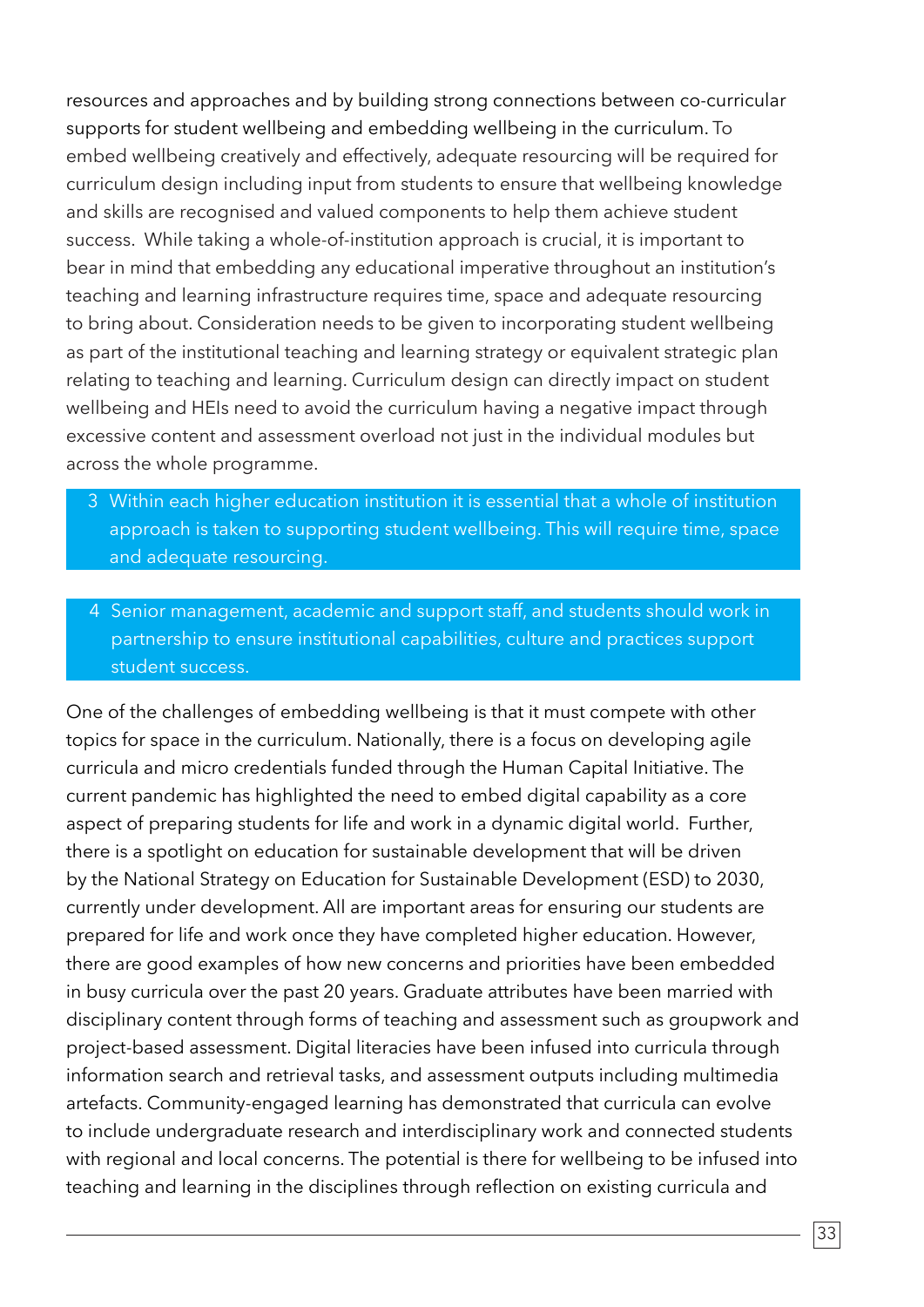their ongoing dynamic development. Such reflection and development is ongoing in light of national and international priorities. Although there are pockets of innovative development evident in the Irish higher education sector, the future development of embedding wellbeing in the curriculum would benefit from an evidence informed, nationally led, collaborative approach to identifying and sharing the features of good practice. A national network/community should be developed to share experience and expertise across the sector. This network, once established, should link to existing networks e.g., Healthy Campuses Network.

- 5 The Irish higher education sector would benefit from an evidence informed, nationally led, collaborative approach to identifying and sharing the features of good practice.
- 6 A national collaborative network should be developed facilitate collaboration and to share experience and expertise across the sector.

To develop creative wellbeing content those delivering it will require adequate resourcing for curriculum design and input from students to ensure that wellbeing knowledge and skills are recognised and valued components to help them achieve student success.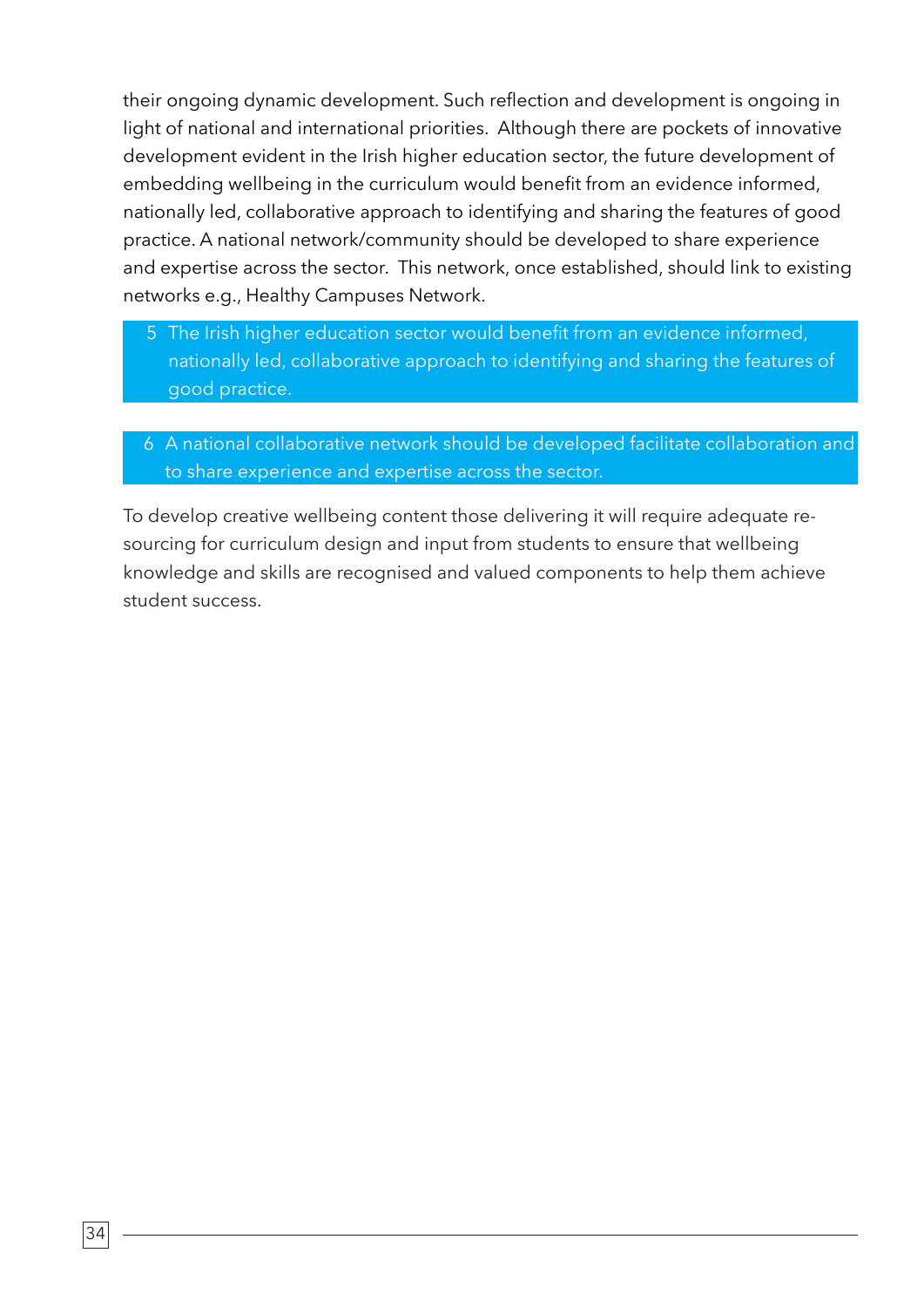### **References/ Tagairtí**

- 1 Houghton, A., and Anderson, J., (2017). Embedding mental wellbeing in the curriculum: maximising success in higher education. Higher Education Academy: UK.
- 2 Hughes, G., (2020). Supporting student wellbeing through curriculum design and delivery. Accessed 6<sup>th</sup> May 2021 from: https://lta.hw.ac.uk/wp-content/uploads/Guide-NO20\_Supporting-Student-Wellbeing-Through-Curriculum-Design-and-Delivery.pdf
- 3 Riley, J., and McWilliams, M., (2007)*. Engaged Learning through Curriculum Infusion. Peer Review, 9(3).* Accessed 6th May 2021 from: https://www.aacu.org/publications-research/ periodicals/engaged-learning-through-curriculum-infusion
- 4 USI, (2019). National Student Mental Health Report. Accessed 5<sup>th</sup> May 2021 from: https://usi.ie/ mentalhealthreport/ Page 46
- 5 HEA, (2020). National Student Mental Health and Suicide Prevention Framework. Accessed 5<sup>th</sup> May 2021 from: https://hea.ie/assets/uploads/2020/10/HEA-NSMHS-Framework.pdf
- 6 Department of Health, (2015). Connecting for Life: Ireland's National Strategy to Reduce Suicide 2015- 2020. Accessed 18th June 2021 from: https://www.hse.ie/eng/services/list/4/mental-health-services/nosp/preventionstrategy/connectingforlife.pdf
- 7 HEA, (2020). National Student Mental Health and Suicide Prevention Framework page 40.
- 8 Gaffney, M. (2011). *Flourishing*. Penguin: UK.
- 9 Healthy Ireland, (2013). A Framework for Improved Health and Wellbeing 2013 2025. Accessed 25<sup>th</sup> May 2021 From: Https://Www.Hse.le/Eng/Services/Publications/Corporate/Hienglish.Pdf Page 5.
- 10 Deloitte, (2021). 2021 Global human capital trends. Accessed 6th May 2021 from: https://www2. deloitte.com/ua/en/pages/about-deloitte/press-releases/gx-2021-global-human-capital-trendsreport.html
- 11 Ibec (2020). Wellbeing / Research on wellbeing. Accessed 8<sup>th</sup> June from https://www.ibec.ie/ connect-and-learn/research#/
- 12 Ibec (2021). Embrace wellbeing: The KeepWell Mark. Accessed 8<sup>th</sup> June 2021 from: https:// www.ibec.ie/employer-hub/corporate-wellness/the-keepwell-mark-public-page
- 13 Government of Ireland, (2019). Wellbeing Policy Statement and Framework for Practice 2018- 2023. Department of Education and Skills: Dublin. p. 10
- 14 NCCA (2017). Junior Cycle Wellbeing Guidelines. Accessed 8<sup>th</sup> June 2021 from: https://ncca.ie/ media/2487/wellbeingguidelines\_forjunior\_cycle.pdf
- 15 USI (2017) Health Promotion Strategy 2017-2020 Accessed 5<sup>th</sup> May 2021 from: https://usi.ie/ wp-content/uploads/2017/03/HealthPromotionstrategy2017-2020.docx.pdf Page 16
- 16 Okanagan Charter, (2015). Okanagan Charter: An international charter for health promoting universities and colleges. In *Proceedings of the International Conference on Health Promoting Universities and Colleges, British Columbia*. Accessed 5th May 2021 from: https://open.library. ubc.ca/cIRcle/collections/53926/items/1.0132754
- 17 Government of Ireland, (2021) Healthy Ireland Strategic Action Plan 2021-2025 Accessed 8<sup>th</sup> June 2021 from: https://assets.gov.ie/134507/057dfa34-491f-4086-b16a-912cf1e3ad06.pdf
- 18 Houghton, A., and Anderson, J., (2017). Embedding mental wellbeing in the curriculum: maximising success in higher education. Higher Education Academy: UK.
- 19 Hughes, G., (2020). Supporting student wellbeing through curriculum design and delivery. Accessed 6<sup>th</sup> May 2021 from: https://lta.hw.ac.uk/wp-content/uploads/Guide-NO20\_Supporting-Student-Wellbeing-Through-Curriculum-Design-and-Delivery.pdf
- 20 Riley, J., and McWilliams, M., (2007)*. Engaged Learning through Curriculum Infusion. Peer Review, 9(3).* Accessed 6th May 2021 from: https://www.aacu.org/publications-research/ periodicals/engaged-learning-through-curriculum-infusion
- 21 USI, (2019). National Student Mental Health Report. Accessed 5<sup>th</sup> May 2021 from: https://usi.ie/ mentalhealthreport/ Page 46
- 22 HEA, (2020). National Student Mental Health and Suicide Prevention Framework. Accessed  $5<sup>th</sup>$ May 2021 from: https://hea.ie/assets/uploads/2020/10/HEA-NSMHS-Framework.pdf
- 23 Department of Health, (2015). Connecting for Life: Ireland's National Strategy to Reduce Suicide 2015- 2020. Accessed 18th June 2021 from: https://www.hse.ie/eng/services/list/4/mental-health-services/nosp/preventionstrategy/connectingforlife.pdf
- 24 HEA, (2020). National Student Mental Health and Suicide Prevention Framework page 40.
- 25 Gaffney, M. (2011). *Flourishing*. Penguin: UK.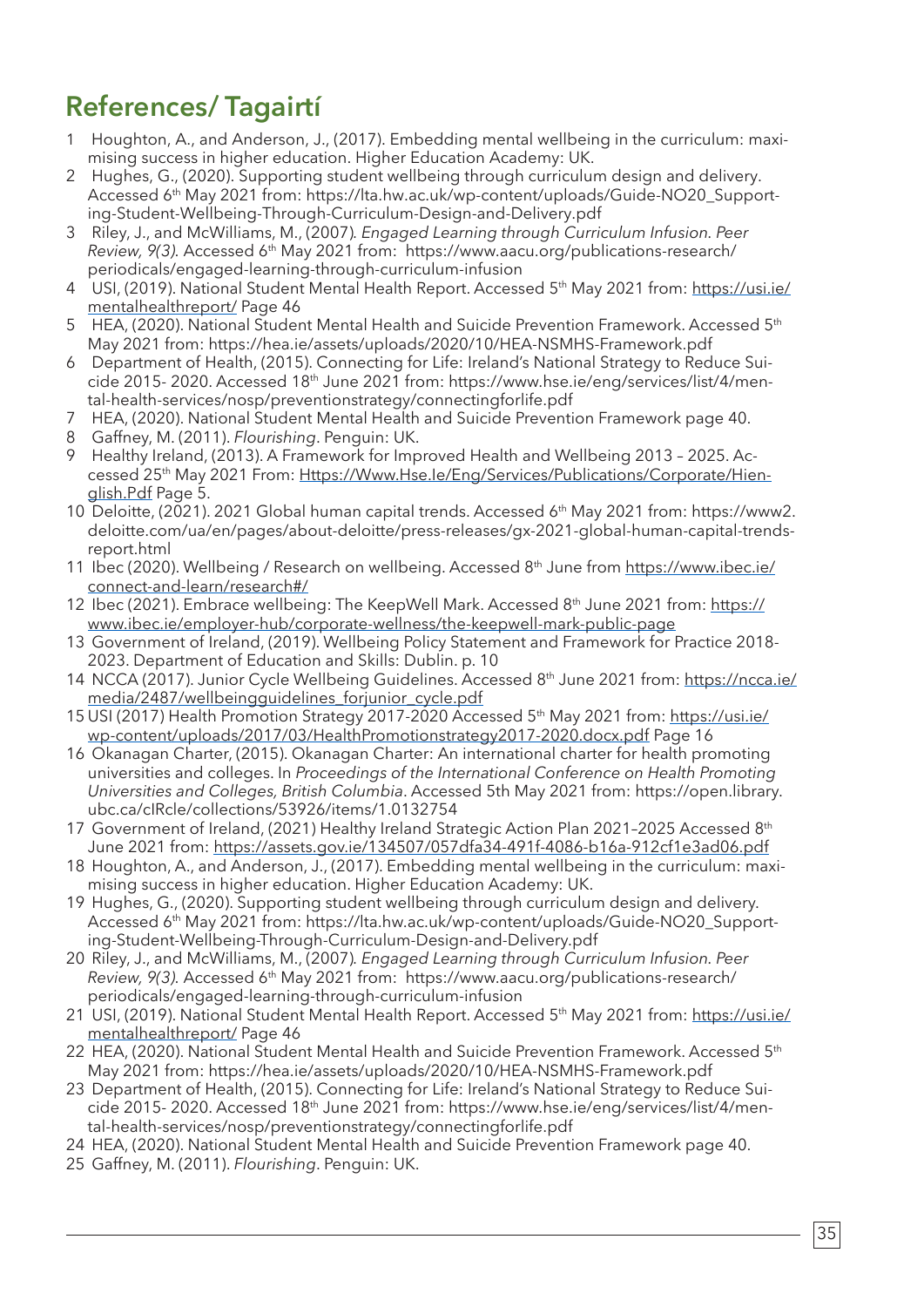- 26 Hughes, G., (2020). Supporting student wellbeing through curriculum design and delivery. Accessed 6<sup>th</sup> May 2021 from: https://lta.hw.ac.uk/wp-content/uploads/Guide-NO20\_Supporting-Student-Wellbeing-Through-Curriculum-Design-and-Delivery.pdf
- 27 Houghton, A., and Anderson, J., (2017). Embedding mental wellbeing in the curriculum: maximising success in higher education. Higher Education Academy: UK. Page 10.
- 28 Dooley, B., O'Connor, C., Fitzgerald, A. and O'Reilly, A., (2019). My World Survey 2: National Study of Youth Mental Health in Ireland. UCD and Jigsaw: Dublin.
- 29 Universities, UK., (2018). Suicide-safer universities. Universities UK, London. Accessed 25<sup>th</sup> May 2021 from: https://www.universitiesuk.ac.uk/policy-and-analysis/reports/Documents/2018/guidance-for-sector-practitioners-on-preventing-student-suicides.PDF
- 30 WHO, (2012). Measurement of and target-setting for well-being: an initiative by the WHO Regional Office for Europe. Accessed 25<sup>th</sup> May 2021 from: https://www.euro.who.int/\_data/assets/pdf\_ file/0003/180048/E96732.pdf
- 31 National Economic and Social Council, (2009). Wellbeing Matters: A social Report for Ireland Vol.1. Accessed 5th May 2021 from: https://www.nesc.ie/publications/well-being-matters-a-social-reportfor-ireland/
- 32 whatworkswellbeing.org, (2021). Definition and measurement. Accessed 5<sup>th</sup> May 2021 from: https:// whatworkswellbeing.org/about-wellbeing/what-is-wellbeing/
- 33 Government of Ireland, (2020). Budget 2021: Wellbeing and the Measurement of Broader Living Standards in Ireland. Accessed 6<sup>th</sup> May 2021 https://www.gov.ie/en/collection/62f05-budget-publications/
- 34 Dodge, R., Daly, A., Huyton, J., & Sanders, L., (2012). The challenge of defining wellbeing. *International Journal of Wellbeing*, *2*(3), 222-235. doi:10.5502/ijw.v2i3.4
- 35 ibid page 229.
- 36 ibid page 230.
- 37 Fraser, S.P., Bosanquet, A.M. (2006). The Curriculum? That's just a unit outline, isn't it? Studies in Higher Education, 31(3), 269-284
- 38 O'Farrell, L., (2019). Understanding and Enabling Student Success in Irish Higher Education. Accessed 25th May 2021 from: https://www.teachingandlearning.ie/wp-content/uploads/NF-2019-Student-Success-report-web-ready.pdf
- 39 Conley, C., Travers, L., and Bryant, F., (2013). Promoting psychosocial adjustment and stress management in first-year college students: The benefits of engagement in a psychosocial wellness seminar. Journal of American College Health 61 (2), 75-86
- 40 Conley, S., Durlak, J., & Dickson, D., (2013). 'An Evaluative Review of Outcome Research on Universal Mental Health Promotion and Prevention Programs for Higher Education Students', *Journal of American College Health*, 61:5, 286-301, DOI: 10.1080/07448481.2013.802237
- 41 Conley, C., Durlak, J., and Kirsch, A., (2015). A meta-analysis of universal mental health prevention programs for higher education students. Prevention Science, 16(4), 487-507.
- 42 Polacek, G. N., Erwin, T. D., & Rau, J. G. (2013). The Longitudinal Impact of an Undergraduate General Education Wellness Course in Early Adulthood. Journal of Health Education Teaching, 4(1), 15-23.
- 43 Jafari, M., (2017). Life101 Enhances Healthy Lifestyle Choices in Pre-Health Undergraduate Students, Journal of University Teaching & Learning Practice, 14(3), 2017. Accessed 8<sup>th</sup> June from: https://files. eric.ed.gov/fulltext/EJ1170217.pdf
- 44 Finley, A., (2016). Well-Being: An Essential Outcome for Higher Education, Change: The Magazine of Higher Learning, 48:2, 14-19, DOI: 10.1080/00091383.2016.1163163 Accessed 8<sup>th</sup> June 2021 from: https://www.tandfonline.com/doi/abs/10.1080/00091383.2016.1163163
- 45 Olson, T., & Riley, J., (2009). Weaving the campus safety net by integrating student health issues into the curriculum. about campus, 14(2), 27-29.
- 46 The Engelhard Project (n/d). The Engelhard Project. Accessed 8<sup>th</sup> June 2021 from: https://engelhard. georgetown.edu/
- 47 Goss, H., Cuddihy, T., & Michaud-Tomson, L., (2010). Wellness in Higher Education: A Transformative Framework for Health Related Disciplines, Asia-Pacific Journal of Health, Sport and Physical Education, 1:2, 29-36, DOI: 10.1080/18377122.2010.9730329
- 48 ibid. Page 296.
- 49 Riley, J., and McWilliams, M., (2007). Engaged Learning through Curriculum Infusion. Peer Review, 9(3). Accessed 6th May 2021 from: https://www.aacu.org/publications-research/periodicals/engaged-learning-through-curriculum-infusion
- 50 Conley, C., Durlak, J., and Dickson, D., (2013). Page 296.
- 51 Houghton, A., and Anderson, J., 2017 Page 18
- 52 Surdey, J., (2015). Is the Self What's Missing in College?: Psychological Well-Being In College Students. Accessed 9th May 2021 from: https://www.researchgate.net/publication/346785909\_IS\_THE\_ SELF\_WHAT'S\_MISSING\_IN\_COLLEGE\_PSYCHOLOGICAL\_WELL-BEING\_IN\_COLLEGE\_STUDENTS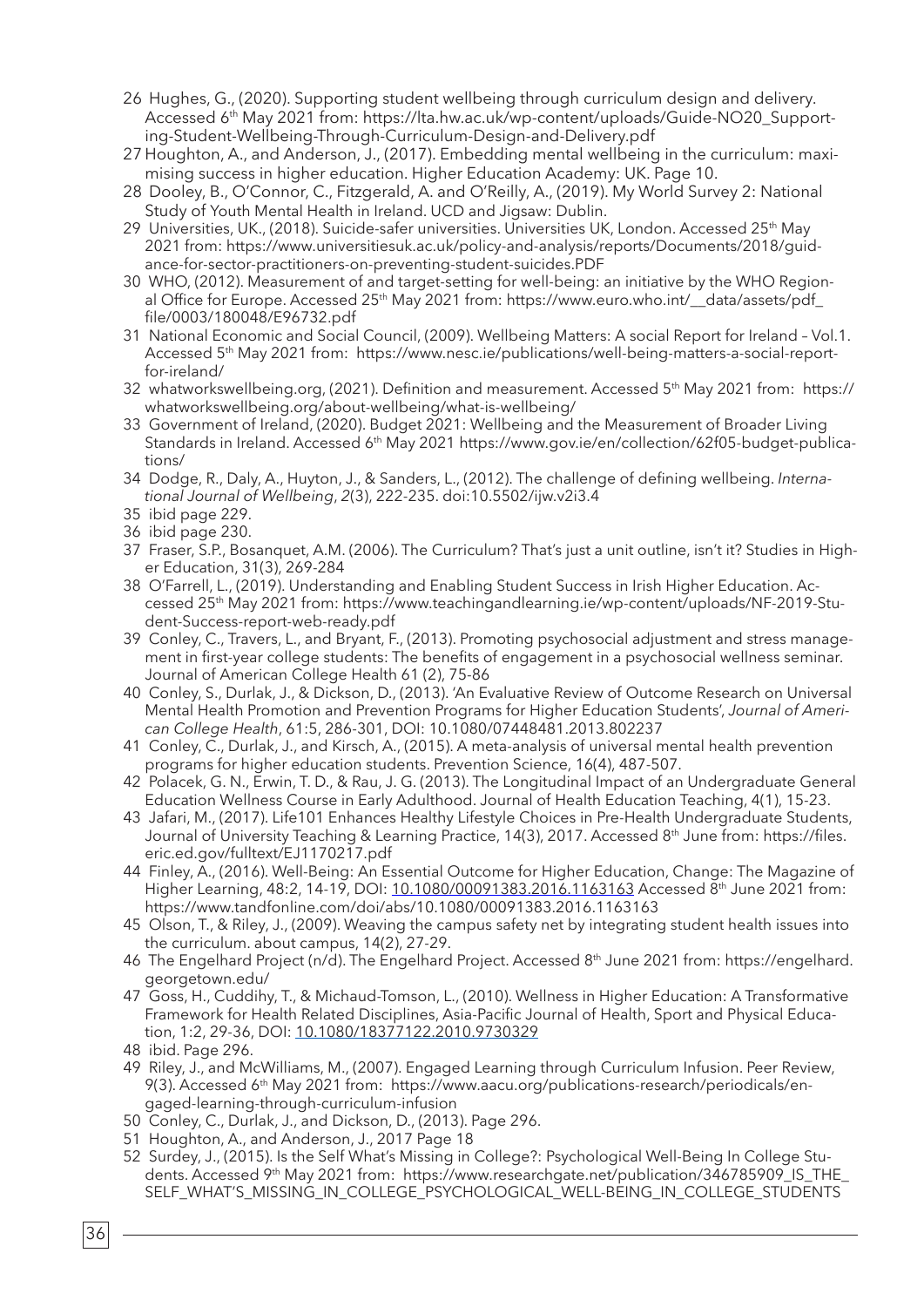- 53 Conley, C., Durlak, J., and Dickson, D., (2013). Page 297.
- 54 ibid.
- 55 Olson, T., & Riley, J., (2009).